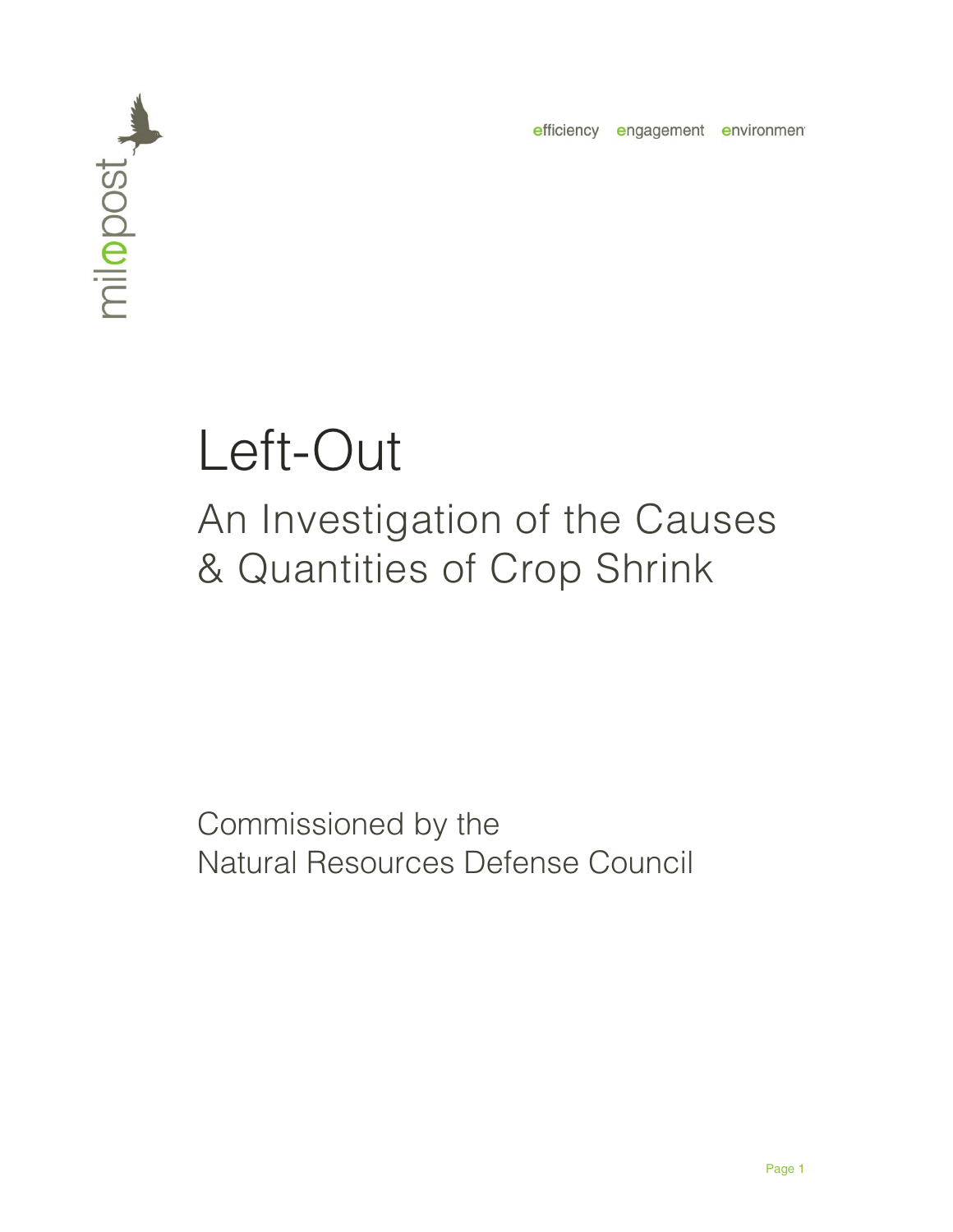# Executive Summary

The confluence of exemplary growing conditions, innovative agronomy practices and access to markets has positioned the U.S. as a leader in providing nutritious fresh produce and fruit to the world. The notable gains in productivity realized by the sector in the past thirty years will need to continue, and in fact increase over the next three decades in order to feed a growing population and meet the rising caloric demands of an increasingly affluent population. Historically, increases in volume have been realized through augmentation of the amount of land in production. However, the limited amount of arable land remaining for cultivation dictates that the projected surge in demand be met through increases in productivity and efficiency. In order to identify and address opportunities for increased efficiency in the agricultural value-chain it is helpful to change the yield metric from pounds harvested per acre to pounds converted to human nutrition per acre. By shifting focus to the true objective of food production, feeding people, it is easier to appreciate the significant amount of shrink that occurs between the field and the plate. Getting a higher percentage of the crops available for harvest onto the plate is an effective way to feed a growing population, using the same amount of land, without requiring an increase in inputs such as fertilizers, agrochemicals and water and their associated environmental impacts.

This research report adds to the current body of knowledge surrounding how much safe, edible produce is available for harvest but never reaches retail or foodservice customers, why these crops are diverted, and what appropriate next steps can be taken to reduce the volume of these diverted crops.

#### **METHODS**

Primary data collection was performed through a small set of in-person interviews, conducted with growers and produce packers in Central California in July 2012. A total of sixteen large commercial vegetable and fruit growers and shippers were interviewed. Given the low sample size, there was no statistical analysis performed; therefore the data that is contained in this report and which informs the recommendations are considered preliminary until a fuller more robust study can be undertaken.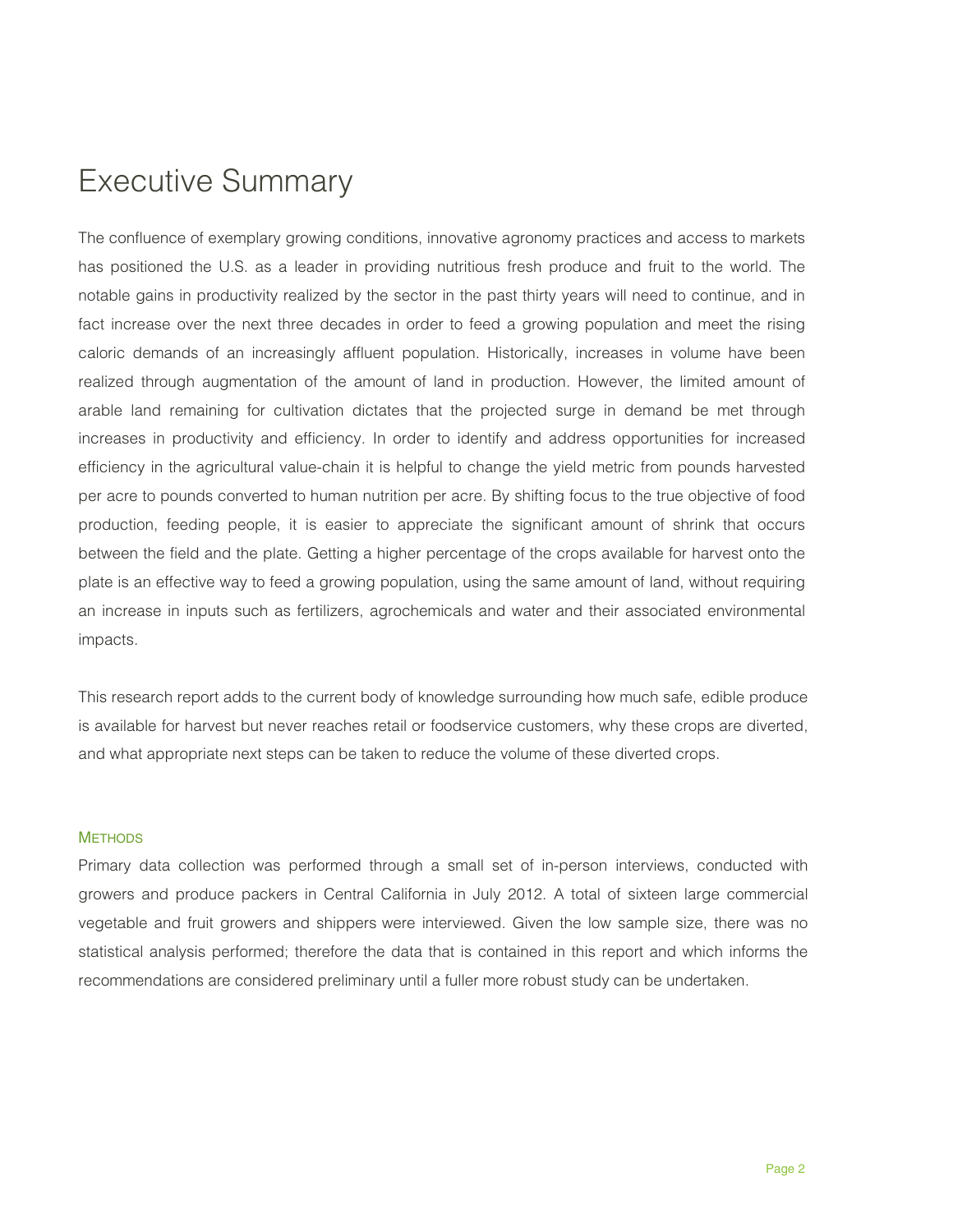#### **DEFINITIONS**

Even within this small sample size there was wide diversity in the way crop shrink was defined and the how the issue was perceived by the industry. In this paper we provide a working definition of crop shrink as well as definitions for different types of shrink encountered during the research as follows:

Crop Shrink - The difference between the volume of edible crops available for harvest and the volume entered into commerce for human consumption.<sup>1</sup>

Which is further divided into:

- Pre-Harvest Shrink Edible crop that remains in the field or orchard where an entire block is not subjected to any harvesting processes, also known as walk-bys.
- In-Situ Culls Edible crop that remains after a field or orchard has been harvested due to cosmetic, size or quality characteristics.

Packing Culls – Edible crop that leaves the field or orchard but does not enter commerce.

#### ESTIMATING SHRINK VOLUMES

 $\overline{a}$ 

Establishing robust volumes of each type of shrink for the major commodities would allow for calculations of financial and environmental impacts to be made and mitigation strategies developed. However, appropriate measurement methodologies and incentives to measure and report shrink either do not exist or are in very nascent stages of development. This is particularly apparent with in-situ shrink.

Growers, for their particular operations, can accurately estimate volumes of pre-harvest shrink, also known as walk-bys, however, there is often a strong reluctance to disclose the data. The research team relied on producers and packers to provide estimates or ranges of the volumes and types of shrink experienced by their operation. Due to the high degree of variability in the reported data, small sample size, and inability to corroborate data, estimates on the exact amount of shrink that normally occurs between field and retail cannot be estimated with a statistically acceptable amount of certainty.

Although lacking sufficient sample size, the calculations made with the data obtained through the study do indicate the need for a more extensive look into this issue. Survey results were as follows:

<sup>1</sup> More detailed definitions including for 'Entered into Commerce' and 'Edible' are included in the body of the report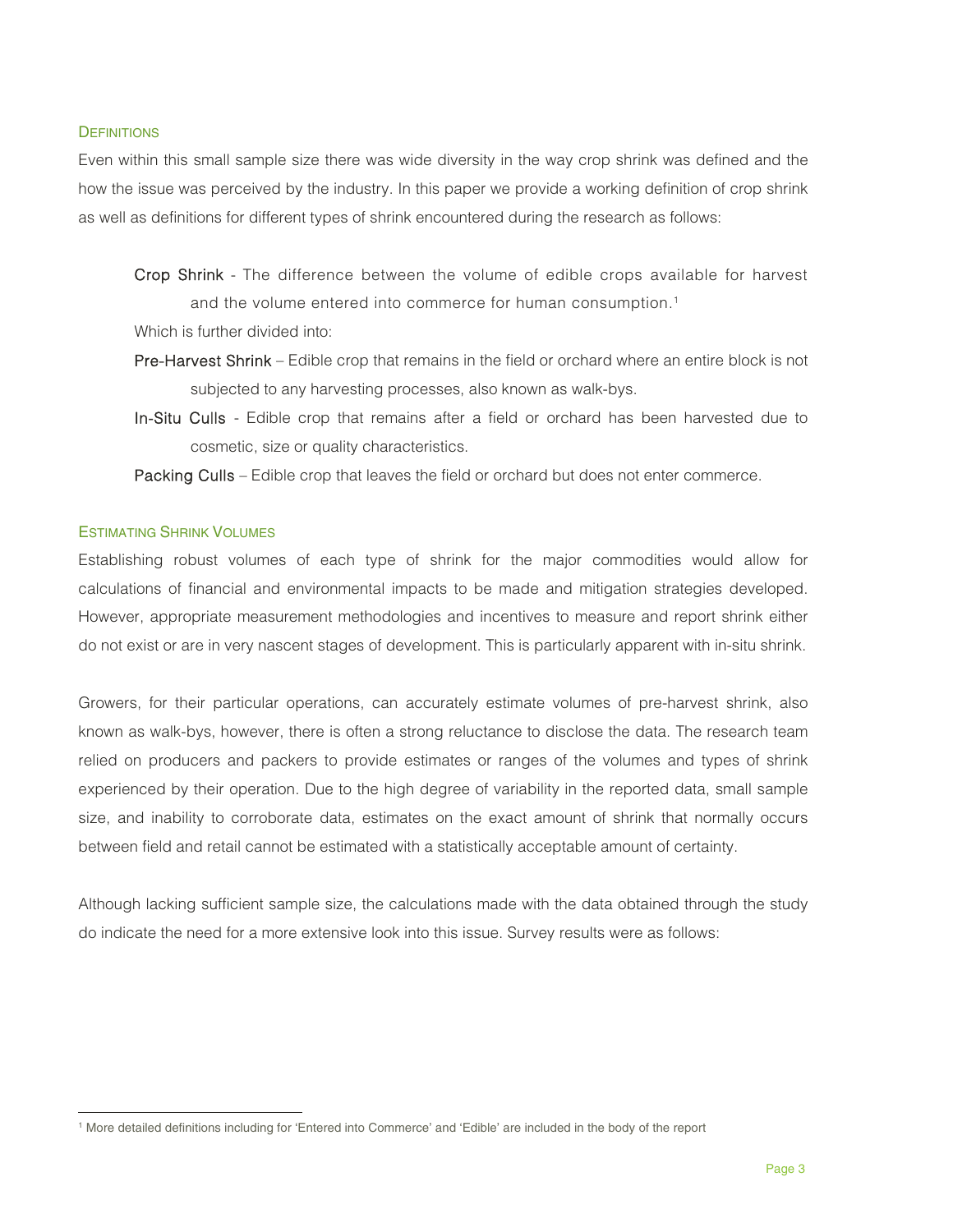| Self-Reported Estimates from Producers for Pre-Harvest Shrink |                                             |                 |       |              |                        |                   |                 |  |
|---------------------------------------------------------------|---------------------------------------------|-----------------|-------|--------------|------------------------|-------------------|-----------------|--|
| (% by weight of total available harvest)                      |                                             |                 |       |              |                        |                   |                 |  |
| Type of<br><b>Shrink</b>                                      | Low $\&$<br><b>High</b><br><b>Estimates</b> | <b>Cherries</b> | Pears | <b>Plums</b> | <b>Head</b><br>Lettuce | <b>Nectarines</b> | <b>Broccoli</b> |  |
| Pre-Harvest                                                   | Low                                         | 1%              | 5%    | 10%          | 3%                     | 10%               | 5%              |  |
| <b>Shrink</b>                                                 | High                                        | 20%             | 15%   | 30%          | 6%                     | 30%               | 20%             |  |
| In-Situ                                                       | Low                                         | 0%              | 0%    | 0%           | 1%                     | $0\%$             | 1%              |  |
| Shrink                                                        | High                                        | $0\%$           | 0%    | 0%           | 4%                     | $0\%$             | 2%              |  |
| Packing                                                       | Low                                         | 2%              | 2%    | 2%           | 1%                     | No Data           | No Data         |  |
| Culls                                                         | High                                        | 10%             | 30%   | 30%          | 4%                     | No Data           | No Data         |  |

Using publicly available data from County Crop Reports and Cost Return Studies the shrink estimates obtained from our sample were translated into inputs, both financial and non-financial. One example of these calculations took the low shrink estimates of broccoli grown in Monterey County and multiplied them against harvest, yield and irrigation data provided in crop reports and production cost studies. One of the findings from this example is that approximately 2.5 billion gallons of water were required to grow broccoli that never entered commerce. The use of regional harvest, yield and irrigation figures rather than actual data adds imprecision to findings such as these. But what these calculations do provide is ballpark figures to consider crop shrink through the lens of inputs and impacts rather than just volumes.

#### **DRIVERS**

While quantitative estimates of loss involved some guesswork, there was more certainty about the drivers contributing to crop shrink.

Overplanting - It was frequently reported that growers would purposefully overplant what was required to fulfill a marketing contract. At the root of this practice is the common perception that the cost of being short on an order is higher than the cost of planting and caring for buffer crop that may not get sold.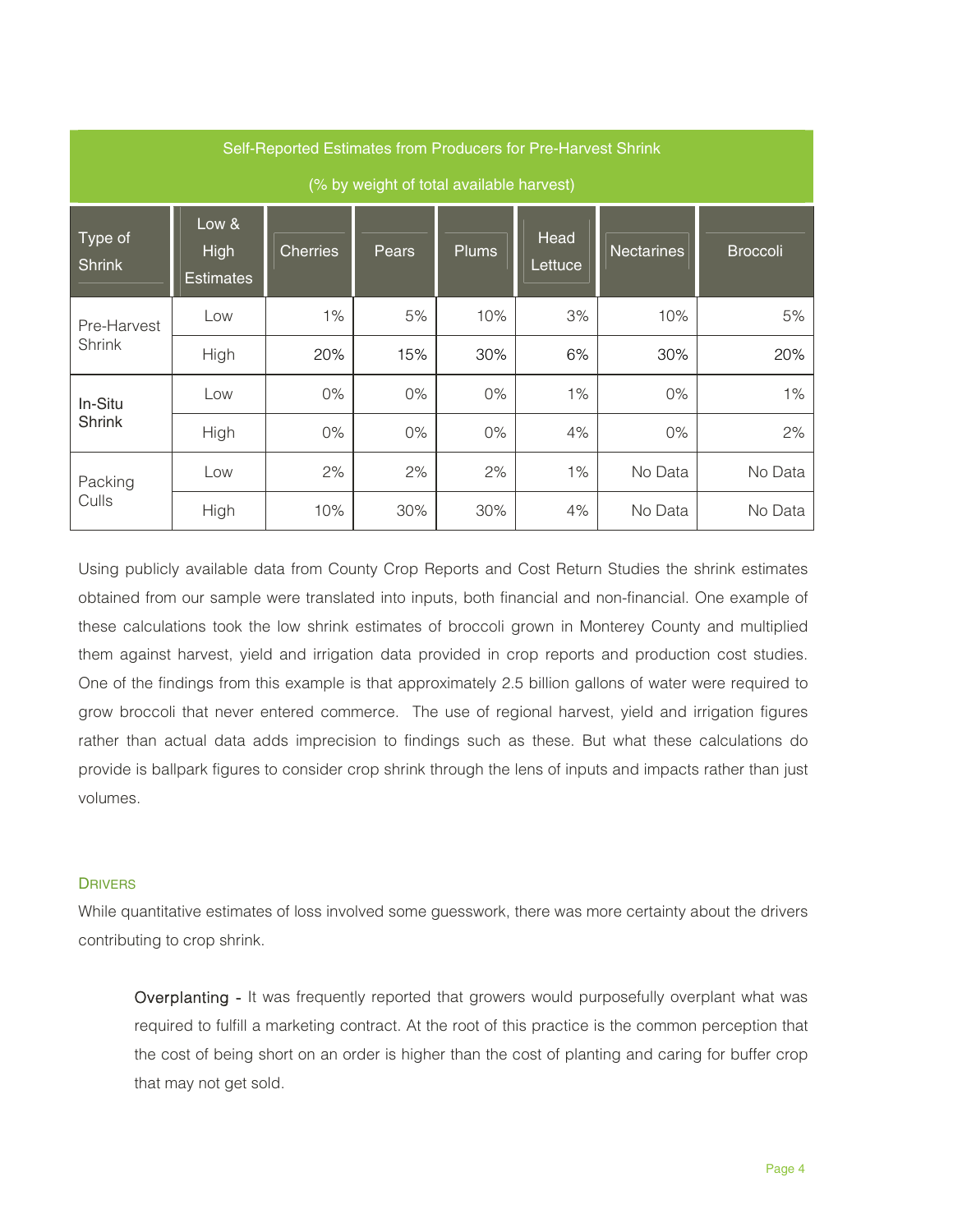Low market prices - Those producers that grow for the spot market face a tough decision just prior to the harvest window. Low spot prices can mean that the costs of getting a crop from the field to market outweigh the revenue that would be gained from its sale, leading to whole blocks of harvest-ready product becoming pre-harvest shrink.

Labor shortages - Other pre-harvest shrink was caused by a shortage of labor. Increasingly producers are facing difficulties attracting and retaining skilled harvest crews, which means many market-ready fruits and vegetables remain unharvested.

Product grading - Cosmetic and quality considerations such as size, shape, color, blemishes and ripeness also factor into whether product is sold for human consumption or falls into one of the three categories of shrink. In some cases an entire block will be assessed to be below market-grade and will become a walk-by. Harvesting crews are trained to pick to certain specifications. Product that is deemed to be below specifications is left in the field or orchard, consistent with the definition of in-situ culls. Commodities that are not field-packed are then subjected to another quality check at the packing facility. Anything that is selected out at this stage is considered part of packing culls.

Anticipatory packing - Shrink can occur at processing and packing facilities when anticipated daily orders are not as large as forecast, resulting in extra packed product still on the dock at the end of the day.

Shelf-life and spoilage - The costs and logistics of maintaining a cold chain in order to extend a product's life can be expensive and require significant infrastructure. This makes donating or finding other markets for produce more difficult, time-sensitive, and costly than, for instance, surplus clothing.

#### TOWARD SOLUTIONS

While some of the drivers for crop shrink, like the buyer-seller relationship, are based on entrenched practices that require an industry-wide effort to change, other methods of reducing crop shrink are less complex. Diverting edible crop from the landfill to families who cannot normally access fruit and vegetables represents not only a reduction in the environmental footprint of the products but also results in a social good. There is an opportunity to invest in increasing the capacity of established donation channels such as local food banks while also expanding programs like concurrent picking and crossdocking to expand both the supply and geographic reach of donations.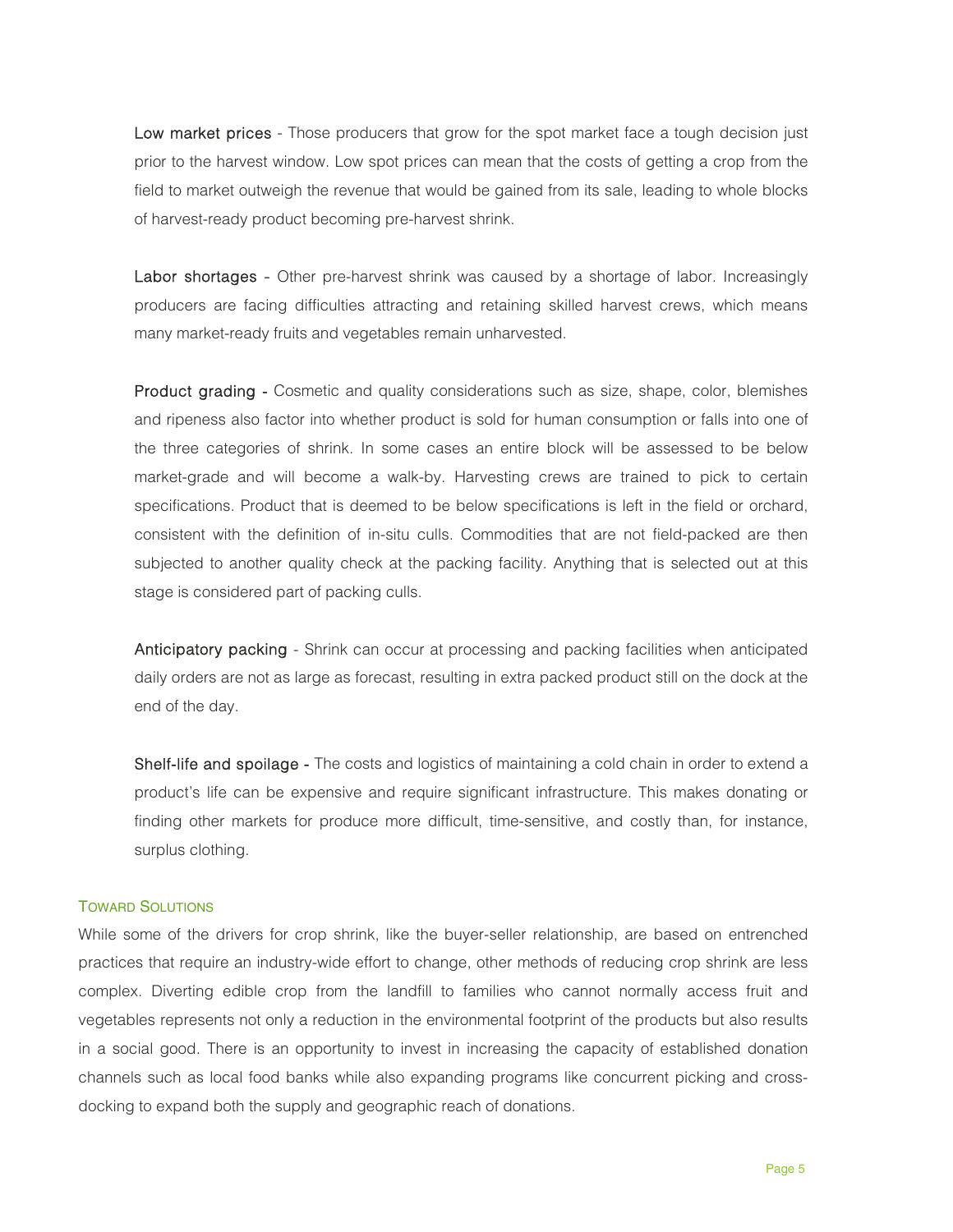Going forward, the dearth of data about crop shrink should be addressed through a larger study that benefits from the participation of more growers and shippers that represent a greater diversity of commodities and regions. Being able to identify the commodities with the largest volumes of crop shrink and the specific drivers at play would allow for more precise targeting of mitigation strategies and programs. Gaining this additional participation and developing meaningful solutions in a manner that is appropriate and beneficial to the industry leads to the recommendation that a working group be created of stakeholders spanning the value-chain that can address key issues in a pre-competitive setting. Aligning on definitions, measurement methodologies and security of shared data could serve as the basis for the development of a roadmap that prioritizes efforts and establishes appropriate roles for participants.

Actions that could be assessed by the working group for reducing crop shrink include:

- o Considering how the structure of the buyer-seller relationship can be adjusted to remove incentives that lead to overplanting;
- o Adapting grading standards in order to allow more safe, edible food to enter commerce and raising consumers' understanding of product attributes beyond just cosmetic qualities;
- o Increasing the geographical reach and volume capacity of donation streams;
- o Expanding concurrent picking programs in order to reduce in-situ culls and increase the social good;
- o Further developing secondary markets and product innovations that utilize off-grade crops;
- o Addressing labor shortages through innovations in farm worker management;

The reduction of crop shrink will require changes in practices in the field, at the packing facility and in the buying room. The opportunity for operations to reduce costs and risks while decreasing the environmental impact of their productions and providing a social good through the delivery of nutrientdense fruits and vegetables to low-income families offsets the disruptive nature of these changes and the inertia of business-as-usual. At a time when the agricultural sector is facing increased risk and scrutiny from consumers and regulators, making meaningful and measurable progress on reducing shrink offers the opportunity for the industry to accompany an increase in efficiency with the development of a compelling and authentic narrative of environmental and social improvement.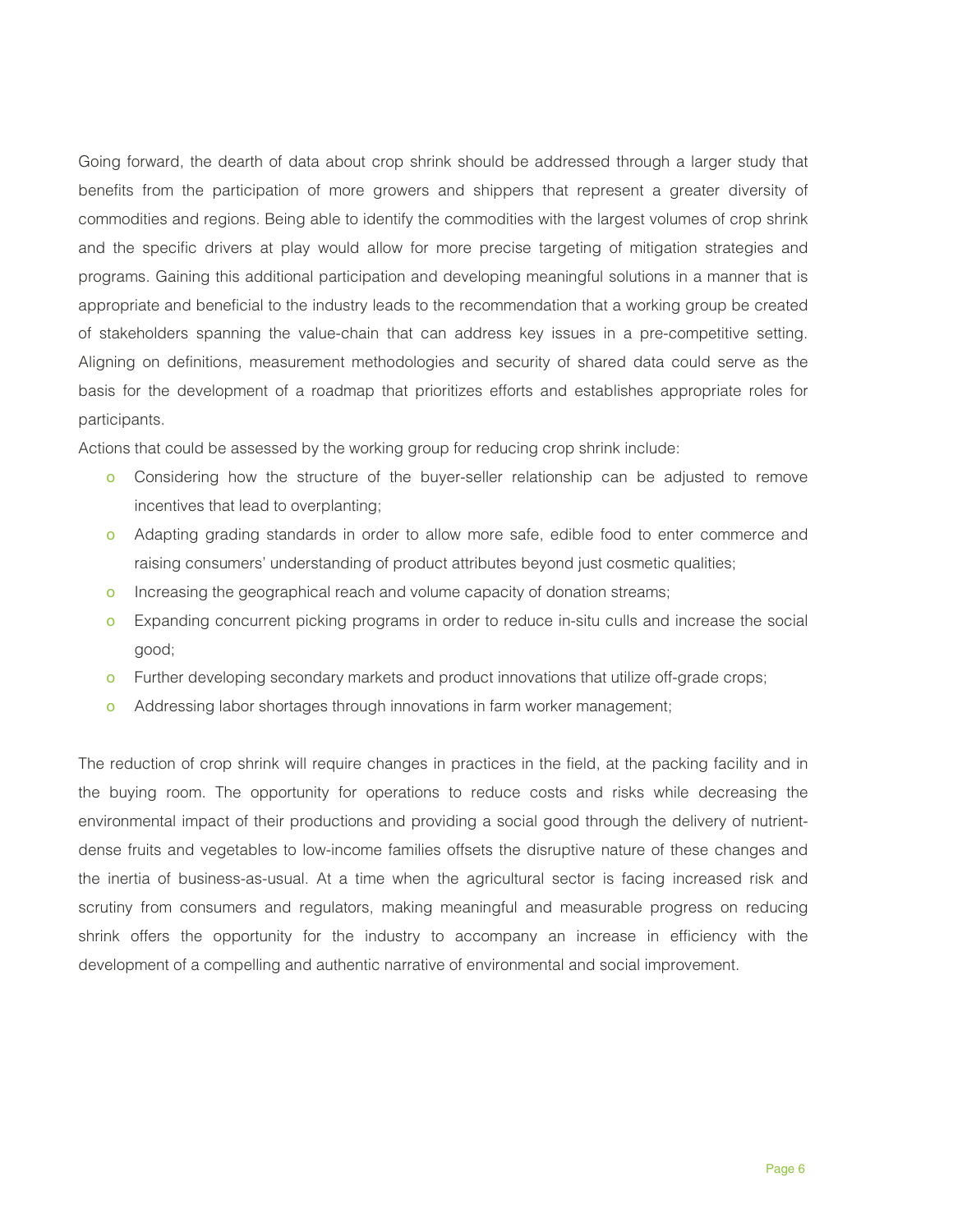# **Table of Contents**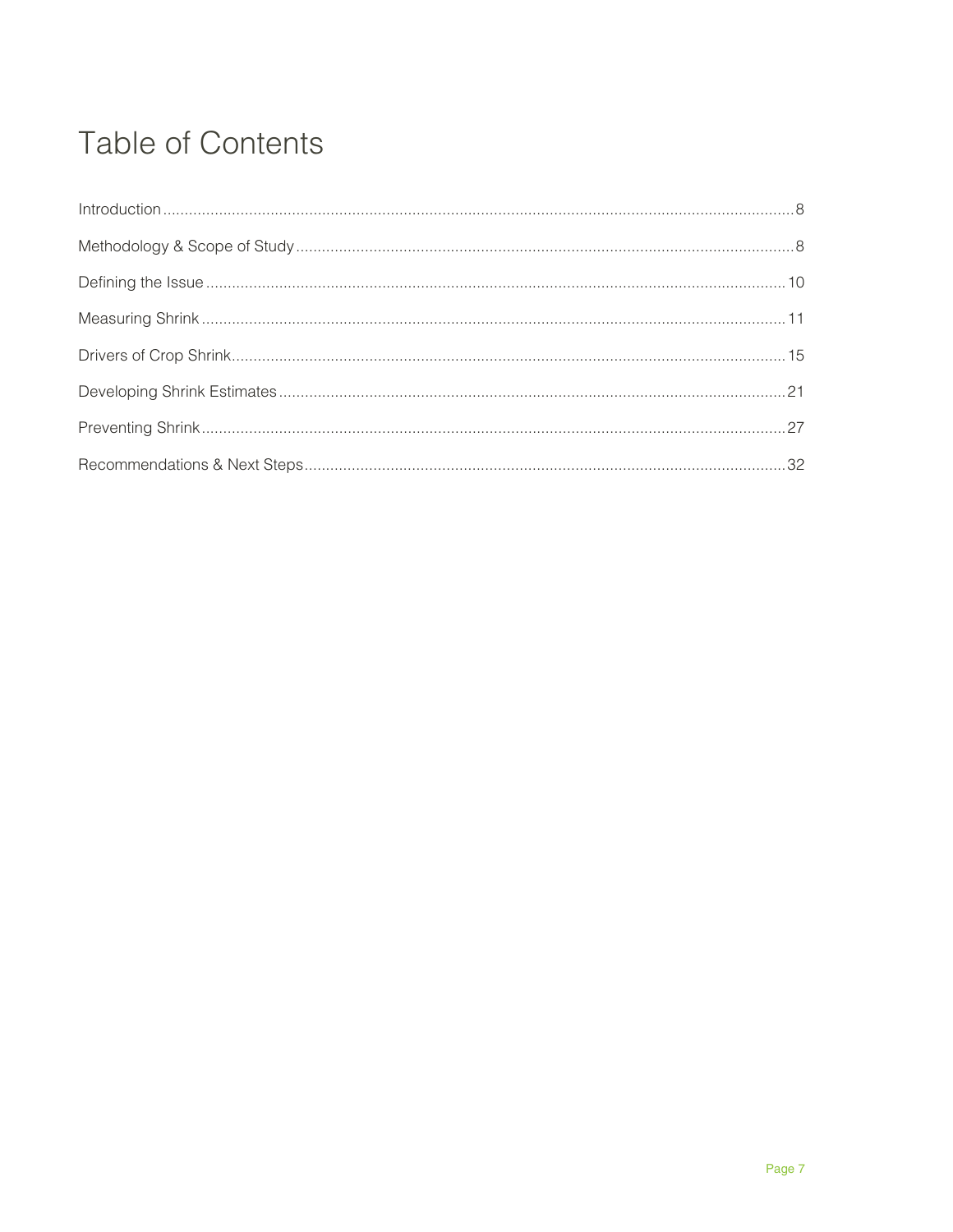# Introduction

The variability that is imposed daily on the production of food from natural forces such as weather has historically required farmers to be particularly nimble in their decisions and actions. Being able to not just grow food, but to do so with long term profitability, requires navigating complexities such as the shifting regulatory environment, changing consumer preferences, reduced availability of labor and agricultural inputs that are becoming less available and more expensive. One of the historical approaches to managing the risk inherent in this environment was to produce as much product as possible and hope that the combination of high yields and a good market would sustain an operation in times when either of those was low. Contained in this model however can be a great deal of inefficiency and negative impacts. One of the most pronounced inefficiencies is illuminated whenever safe, edible food is not converted into human nutrition. For producers and packers this represents unnecessary costs and lost revenue. For society it means that the environmental impact of production is borne without an accompanying benefit of contributing to human food supply..

This research report sets out to determine whether there is a material amount of produce available for harvest that is not being converted to human nutrition. The scope of the investigation is from the field to the point where the product enters commerce at the distribution center of a retail or foodservice customer. The drivers that contribute to the amount of shrink that is experienced within this scope are explored and further actions proposed that can lead to more thorough estimations of the volumes of the shrink and the development of appropriate mitigation strategies.

# Methodology & Scope of Study

This paper is intended to address the dearth of data in the literature concerning the volumes, causal factors and mitigation strategies for crop shrink that occurs between the field or orchard and the final customers' distribution center (DC). The geographical focus of the study is the Central Coast and Central Valley of California. These regions were chosen because of the significant production volumes they represent for produce and stone fruits.

# Data Collection

Primary data collection was done through in-person interviews with large, commercial produce growers and shippers in July, 2012. A total of sixteen interviews were conducted with people from participating organizations who could provide insight into where crop shrink was taking place.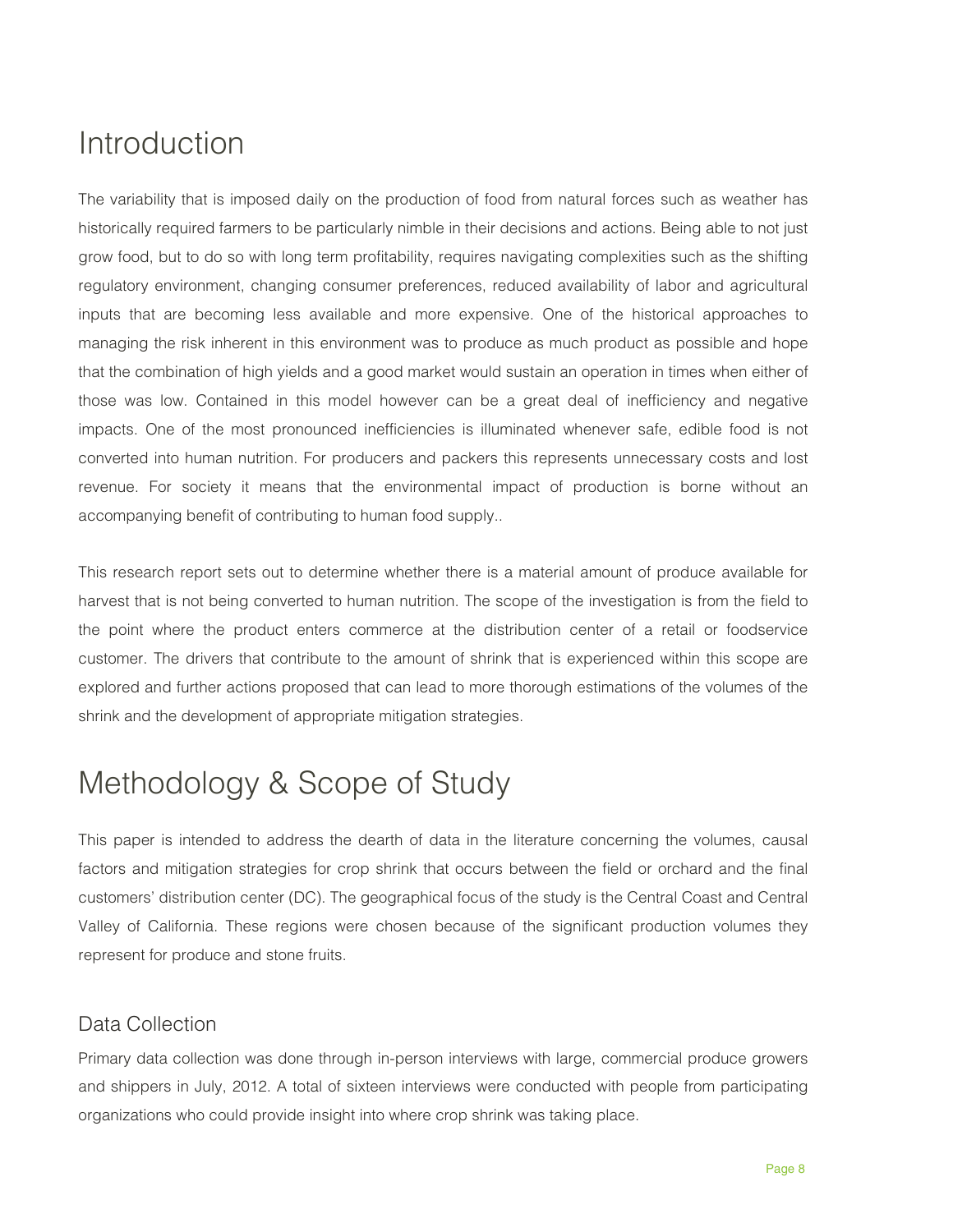Interviewees were given anonymity – as a condition of providing data to the research team, they were given assurance that any data used in this report would not identify them as the source. The research team that conducted the interviews, analyzed the data and developed this report was from Common Fields, the sustainable agriculture practice of Milepost Consulting. In order to encourage the participation of organizations that might have reservations about sharing data, there was an agreement at the onset of the project that Common Fields would not give NRDC visibility to any of the interview notes or to any raw data that could be attributed to a specific person or organization. Interviewees were informed of this arrangement at the beginning of each interview.

### Limitations of the Dataset

A request to participate in the study was made of many of the largest agri-businesses in the selected geographies. The final list of those who were interviewed was made from those who responded affirmatively and who were available during the period that the research team was in the Central Valley and Central Coast of California. Thirty-four producers were contacted initially and sixteen responded willing to take part in the study.

Due to the selection process, it cannot be assumed that the responses received are reflective of the larger population of producers, shippers and buyers in these regions. Additionally, in the absence of verifiable quantitative data, participants were asked to provide estimates, averages or ranges based on their experience in the industry. Given the low sample size, there was no statistical analysis performed; therefore the data that is contained in this report and which inform the recommendations must be considered as preliminary.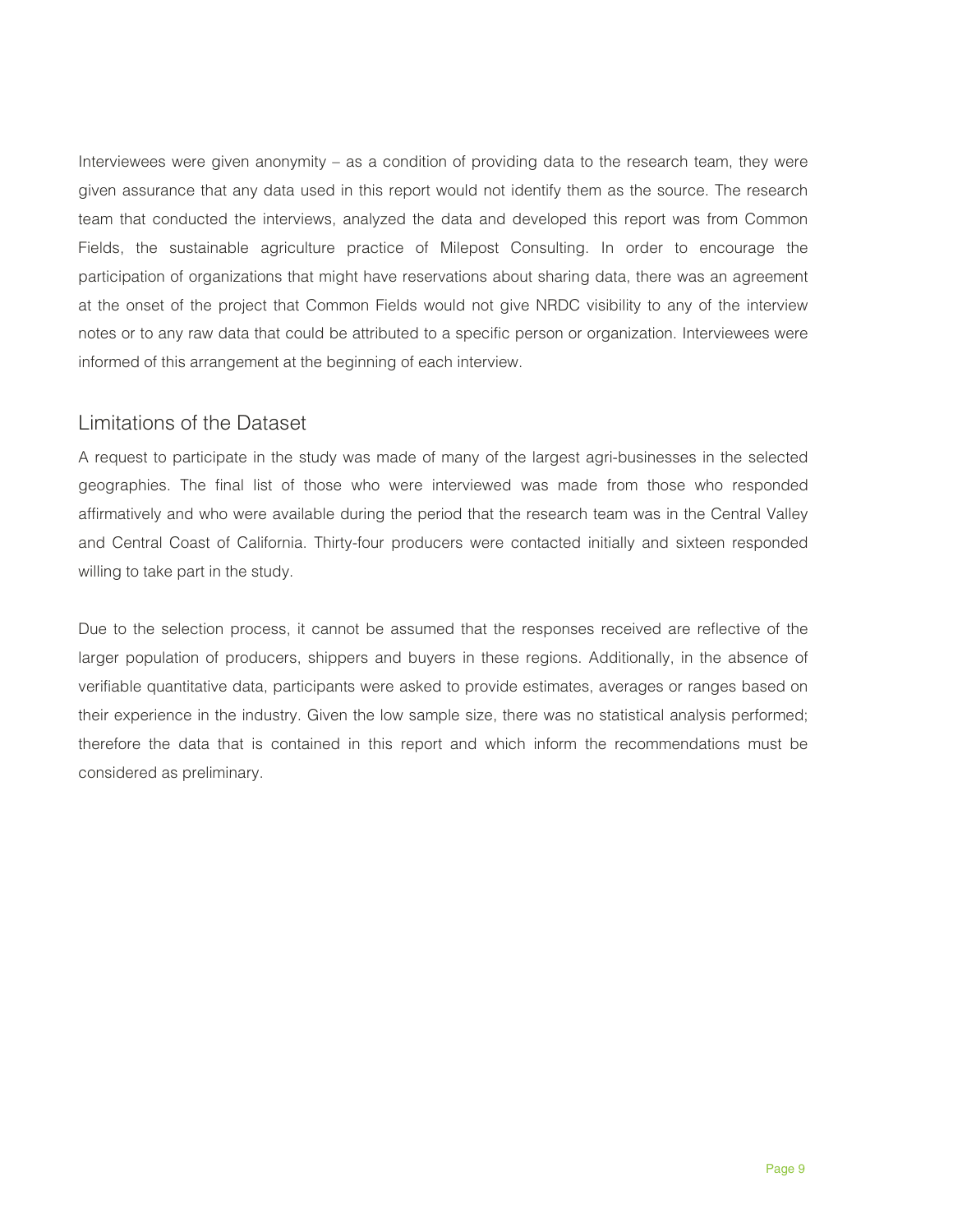# Defining the Issue

For the purposes of this study, crop shrink is defined as - The change between the volume of edible crops available for harvest and the volume entered into commerce.

### Words Matter

Other common terms that are used to speak about this issue are *food loss*, *food* waste, crop waste and crop loss.<sup>2</sup>

Due to the vague concept of when a plant becomes food, we have chosen to refer to crops or product rather than food.

Crop loss is also used to describe an "area infested by pests" and the difference between attainable yield and actual yield that results from an infestation. Since the starting point for this research is edible fruits and vegetables available for harvest, we are choosing not employ this term.

The ambiguity of how "waste" can be interpreted reduces its strength as a precise descriptor. For example, food that is sent to the landfill is easily identified as waste but if it is instead diverted to be cattle feed it may be under-utilized but not necessarily wasted.

Entering commerce is defined as the point at which ownership of edible product is transferred from a grower/shipper to a retail, food processor, aggregator or food service company for the purpose of supplying human nutrition.

There are different types of crop shrink:

1. Pre-Harvest Shrink – Edible crop that remains in the field or orchard without being subjected to any harvesting processes. An alternative term for Pre-Harvest shrink is Walk-bys (defined below). In some circumstances the crop is disked under and other times it is left as is.

2. In-Situ Shrink- Edible crop that remains after a field or orchard has been harvested due to cosmetic, size or quality characteristics

3. Packing Culls – Edible crop that leaves the field or orchard but does not enter commerce

There are many outcomes for culled crop. Product that does not meet the cosmetic standards required for many retail channels is often diverted to a less demanding retail stream or sold on a secondary market such as juicers, processors, etc. While these are not top revenue tiers, the product still qualifies as

 2 Otterdijk, R. v., & Meybeck, A. (n.d.). Global Food Losses and Food Waste. fao.org. Retrieved August 29, 2012, from http://www.fao.org/docrep/014/mb060e/mb060e00.pdf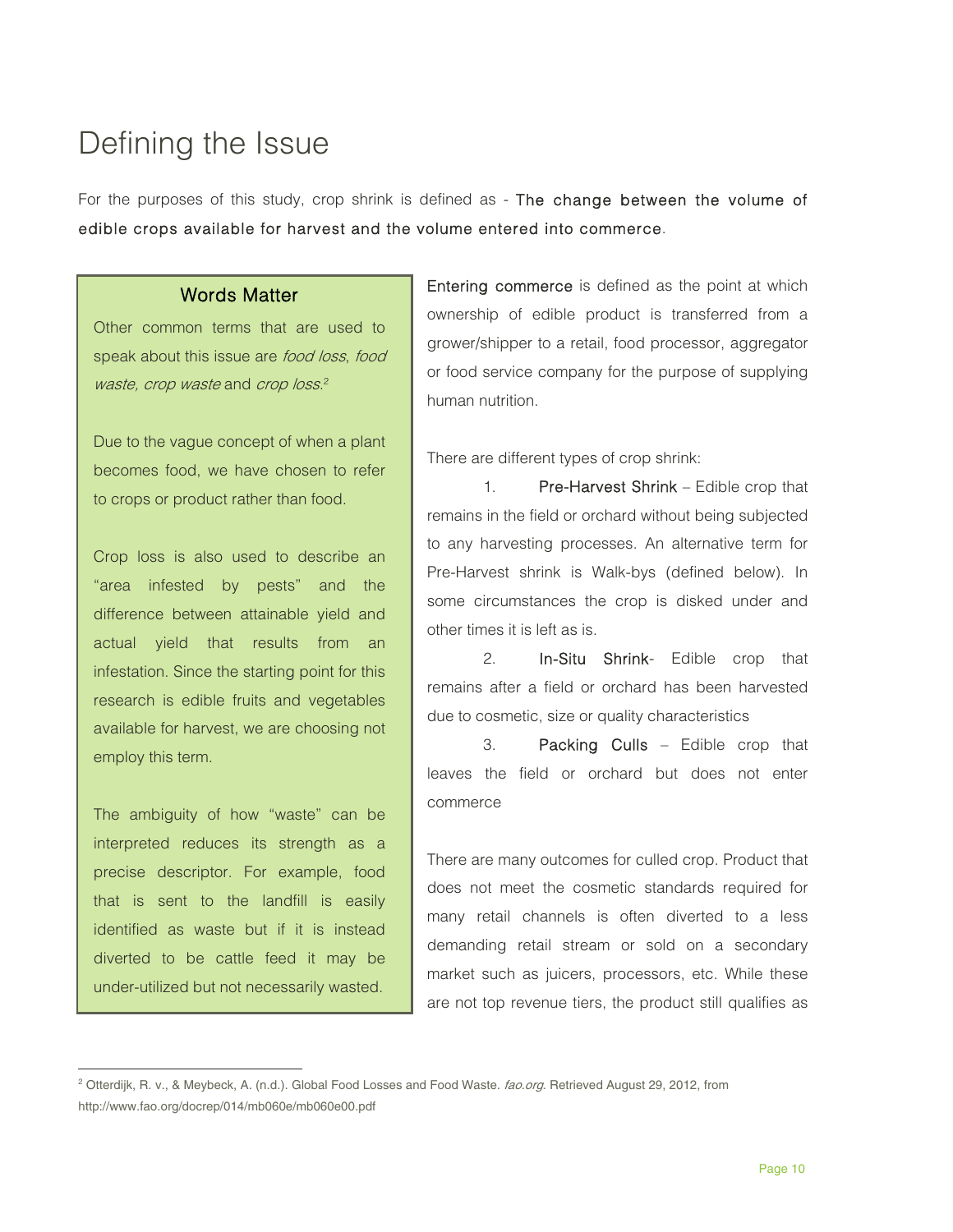entering commerce for the purpose of human consumption and therefore is not considered shrink per this definition.

Many agribusinesses support their local communities through the donation of product including edible, safe items that aren't of a retail grade. Donated crop is defined as edible crop that is provided to a noncommercial entity like a food bank at any stage in the value-chain including through gleaning. In some cases food banks pay to receive the product and other times it is a pure donation. Although it is recognized that a food bank is not a commercial entity these donations are a source of nutrition for people and therefore are not included as shrink in this paper. Donations should be considered a legitimate alternative in many cases for product that would otherwise qualify as shrink.

This study is only considering shrinkage of edible rather than inedible fruits and vegetables. One key determinant of edible is that the food item is safe to eat and does not contain any known pathogens or toxins that could affect the health of a person consuming it. Once safety has been established the definition becomes more subjective since not everything that is safe is also appealing. Edible product implies that the freshness, taste and physical condition are such that it would be reasonable to consume and enjoy the product. A useful guide for considering what is and isn't edible is to consider whether, if the fruit was grown in a home garden, a gardener would be likely to eat it. Although this is not a measurable specification, this guideline attempts to lessen the importance of physical characteristics but not eliminate them completely. Edible product therefore may or may not be of typical retail grade.

The fruits and vegetables which are referenced in this document are referred to as crops, products and produce. Additionally, the terms field and orchard are both used. In cases where the reference is not specific these terms can be considered synonymous.

# Measuring Shrink

### Pre-Harvest Shrink

There are a number of reasons for why edible crop that is available for harvest never leaves the field. Three significant factors are:

- o The size and cosmetic quality of the crop does not meet the standards of the expected buyers and/or marketing orders;
- o The variable costs of harvesting (labor, fuel, packing materials, etc.) are higher than the anticipated revenue that can be generated on the market;
- **o** Labor is not available to harvest the product.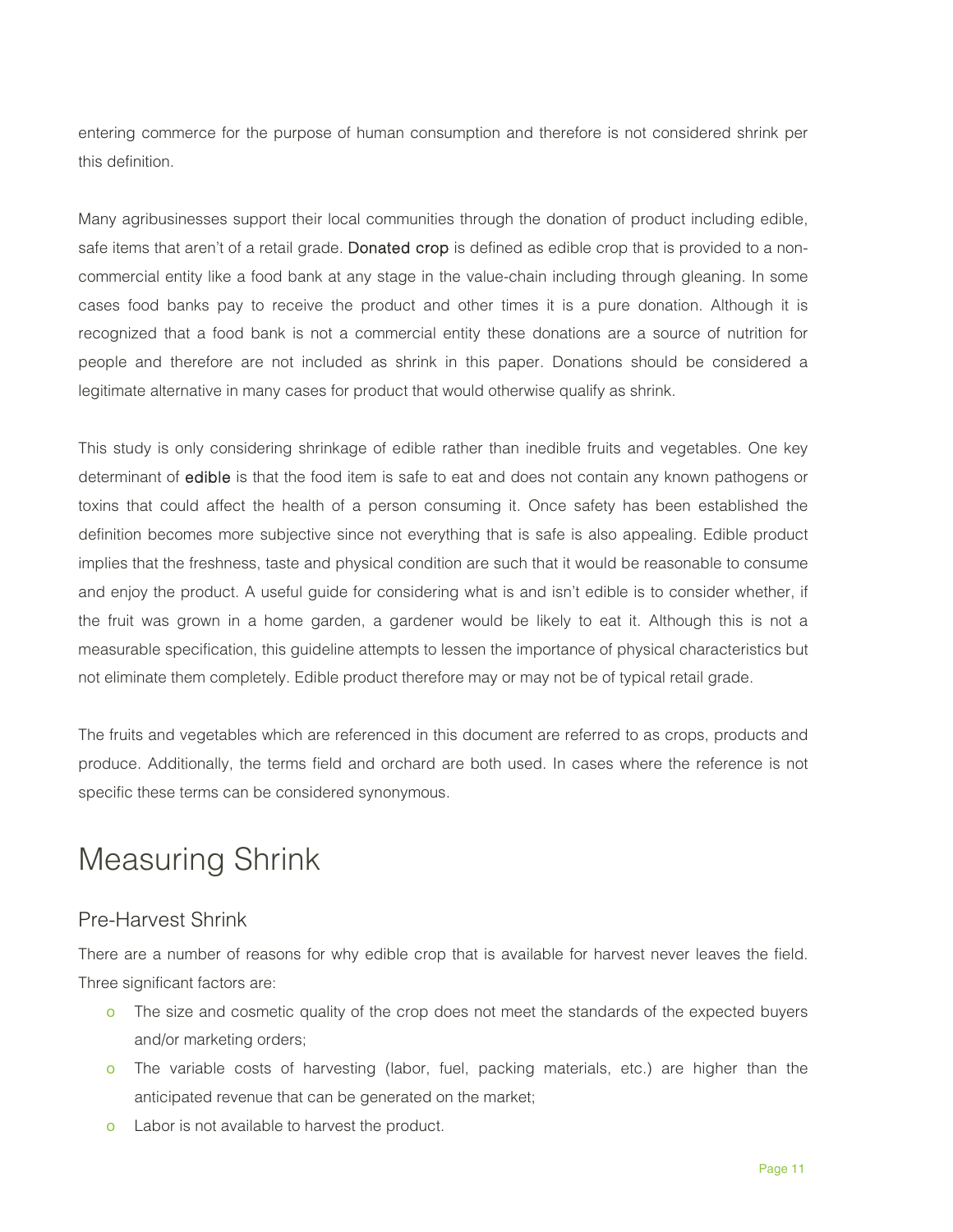When it is determined prior to sending in a harvesting team that an entire section of field is either not of sufficient quality or not economically advantageous to harvest this is referred to as a walk-by. An estimation of the volume of pre-harvest shrink that each walk-by represents can be made using farm management tools employed by the majority of growing operations. These operations conduct a forecasting exercise which takes into account the pounds of crop or the amount of acres that a producer is under contract to provide, expected pest loss, anticipated effects of the weather for that season, and a prediction of the open market price upon harvest for non-contracted crop. Through a growing body of experience and increasingly sophisticated software these estimates tend to be quite accurate. Using these projections or yield data from previous years or from adjacent parcels with analogous conditions, pre-harvest shrink can be easily quantified at the farm level. Calculating these volumes at a commodity or regional level is difficult, not because of the complexity of the measurement methodology, but because of the sensitive nature of the data and the resistance of many producers to share it externally. In addition, quantities can vary significantly year to year, thus requiring several years' data to come up with any sort of average.

### In-Situ Shrink

Harvesting teams are trained to select only produce that meet certain thresholds including size, color, evidence of disease, presence of pests, ripeness, and cosmetic qualities. Many of these are subjective decisions that are made thousands, even tens of thousands, of times a day by a harvesting crew. Regardless of whether the commodity is being field-packed or transported to a packing facility, edible produce that they decide to leave in the field is considered in-situ cull.

Measuring the volume of edible crop that is left in a field after all harvesting activities have ceased can be done in a manner that is as simple as it is impractical – that is to harvest ALL edible produce regardless of quality and size characteristics and weigh what is culled. Undertaking this step would provide the highest quality data on in-situ culls but would be costly, hence this is not a current practice undertaken by any of the studied organizations. Developing robust factors that can be applied to establish a reasonable estimate of in-situ shrink is more likely to happen using research methods and funding structures as there is no commercial incentive for a producer to conduct this study.

In lieu of hard numbers measuring in-situ culls, growers were asked to provide an estimate of the volumes that they experienced in a typical year. These numbers and ranges are shown in the Developing Shrink Estimates section below.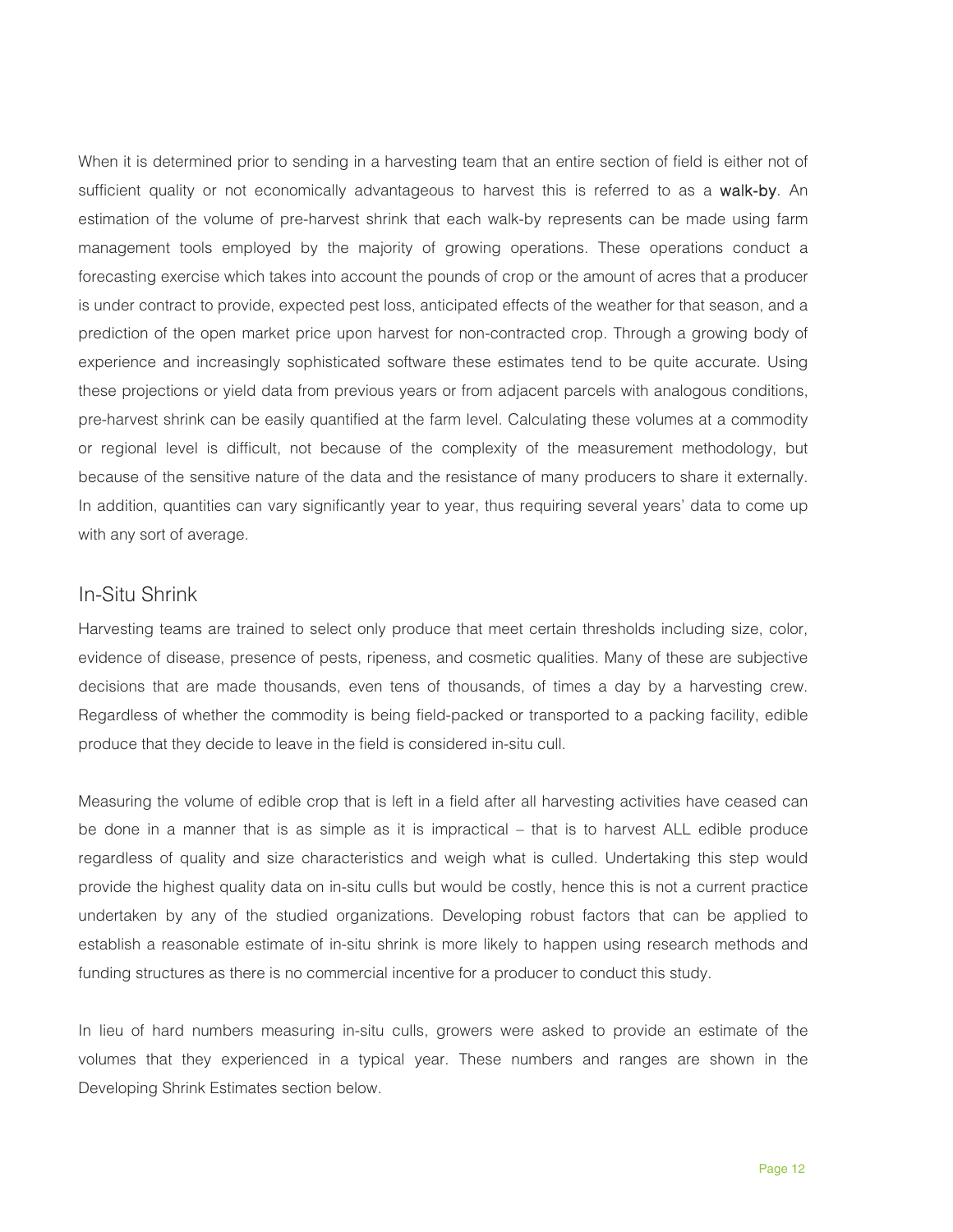# Packing Culls

Capturing packing cull data tends to be more straightforward than in-field shrink. Within the definitions set above, culling takes place after the crop has left the field for off-site processing and/or packing. Product is culled from the packing line based upon size, cosmetics and quality considerations. The methodology for measuring packing culls is the total weight brought to the loading dock of the packing facility subtracted by total weight loaded onto outbound transportation. In most cases the data is known by facility operators. In cases where packers/shippers were reluctant to share actual data, they were asked to provide an estimated range.

# **Transportation**

In the produce value chain there are several transportation steps. For shed packed products there is both an inbound and outbound transportation leg. For field packed crop, transportation is required to get packed product to either a cooler or a customer's distribution center (DC). No evidence emerged that a material amount of crop shrink occurred because of practices employed in transporting product. These data therefore suggest that mitigating shrink during transportation is not a priority area to develop.

# All Shrink is Not Equal

When considering what happens to crop collected by the packing cull stream, it is important to note that not all outcomes are equal. Depending on the commodity a secondary market can be found that results in the product being used for human nutrition. These alternative revenue channels for high grade retail products can include frozen, food service, juicing or donation to a food bank. According to the definitions offered at the beginning of this section this should not be considered shrink but rather an adjustment to the revenue that the crop is able to be sold for. In all cases where the culls are not converted to human nutrition, then shrink is occurring. Three likely outcomes for this culled product are -

- 1. Animal feed
- 2. Spreading onto agricultural lands
- 3. Sent to landfill/incineration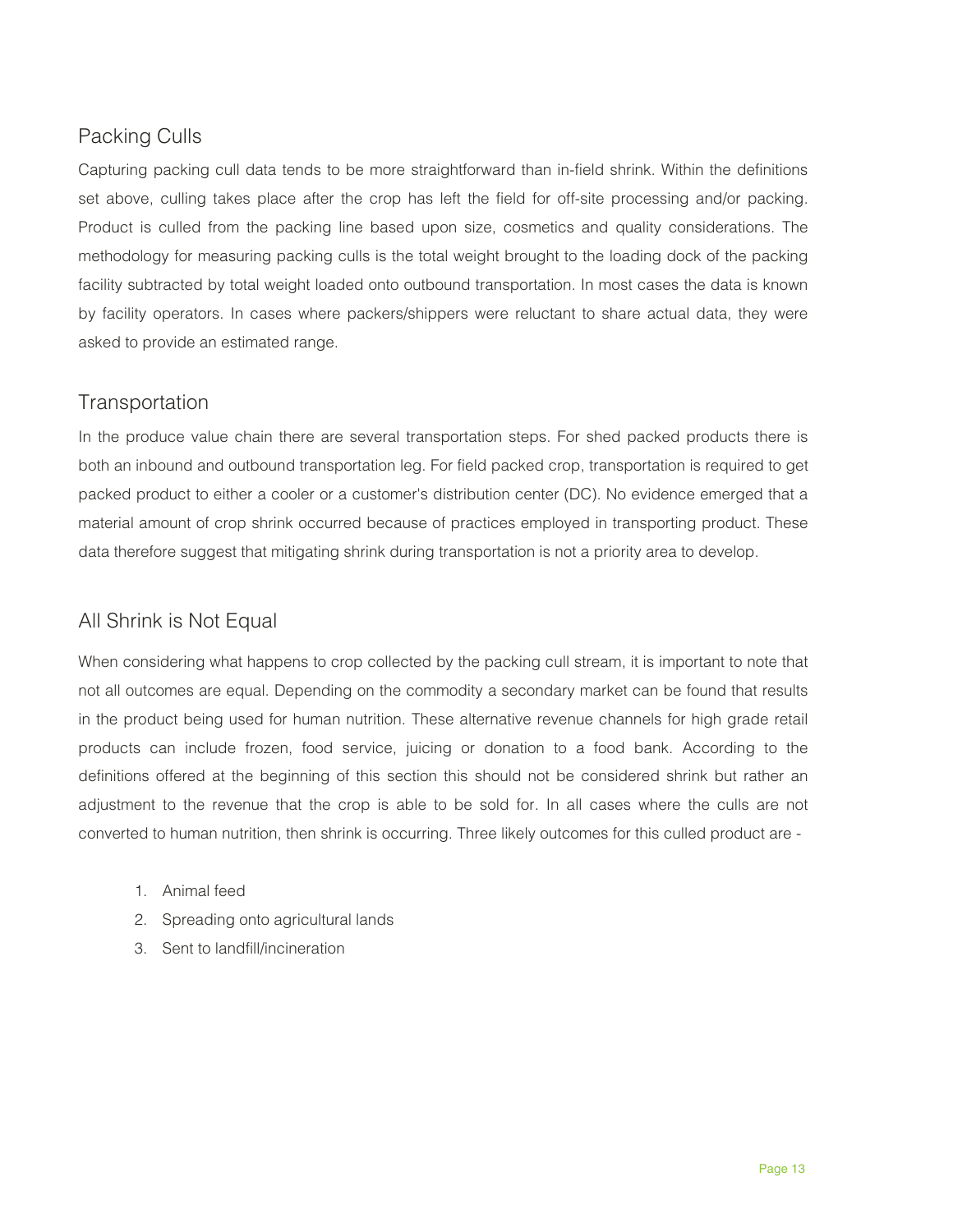#### Composting

Composting was not identified as a common outcome for packing culls though one producer spent some time talking about his methods of composting and the potential opportunity he saw for developing commercial composting capacity in agricultural areas.

He pointed out that while composting does take some instruction initially, it is not difficult to have a large composting site to provide a good nutrient source for the fields and a place to dispose of culls, windfall, trim, etc.

In his view the main issue is with regulations that are ambiguous as to the uses and permits around composting. Many view non-compliance as too significant of a risk and therefore continue with the practices that have worked for them in the past, as noted above.

Another producer described a more sophisticated composting system that was being implemented, and although the details were not divulged, this is an area that is very compelling for future research and presents considerable potential for reducing the impacts of organic waste in municipal landfills.

Both animal feed and the distribution of culls onto agricultural land can contribute to the production of human nutrition by providing nutrients to either livestock or soil. The recovery of nutrients and reduction of emissions is most effective in a composting system. However, under the definitions used in this paper, all of these destinations still qualify as shrink. In fact, the distribution of organic material onto agricultural lands has all the characteristics of shrink that is classified as pre-harvest or in-situ except with more transportation and processing involved.

Every effort should be made to keep organic waste out of the municipal waste stream. When shrink is landfilled, emissions generated from the production and transportation of the crop are augmented by methane emissions that are created as produce break down anaerobically. Methane is a powerful greenhouse gas that is 23 times more potent than CO<sub>2</sub>. Because of the temperature and air circulation characteristics of most landfills, organic matter decomposes differently than when it is left in soil. Produce that is landfilled also contribute a significant amount to filling the finite space that is available to municipalities for landfills. For producers, sending product to landfill means that there is no return on the investment that was made to

harvest, pack and ship the crop. In fact, as is also the case with diverting culls to animal feed or a soil amendment, there are often additional costs associated with disposal transportation.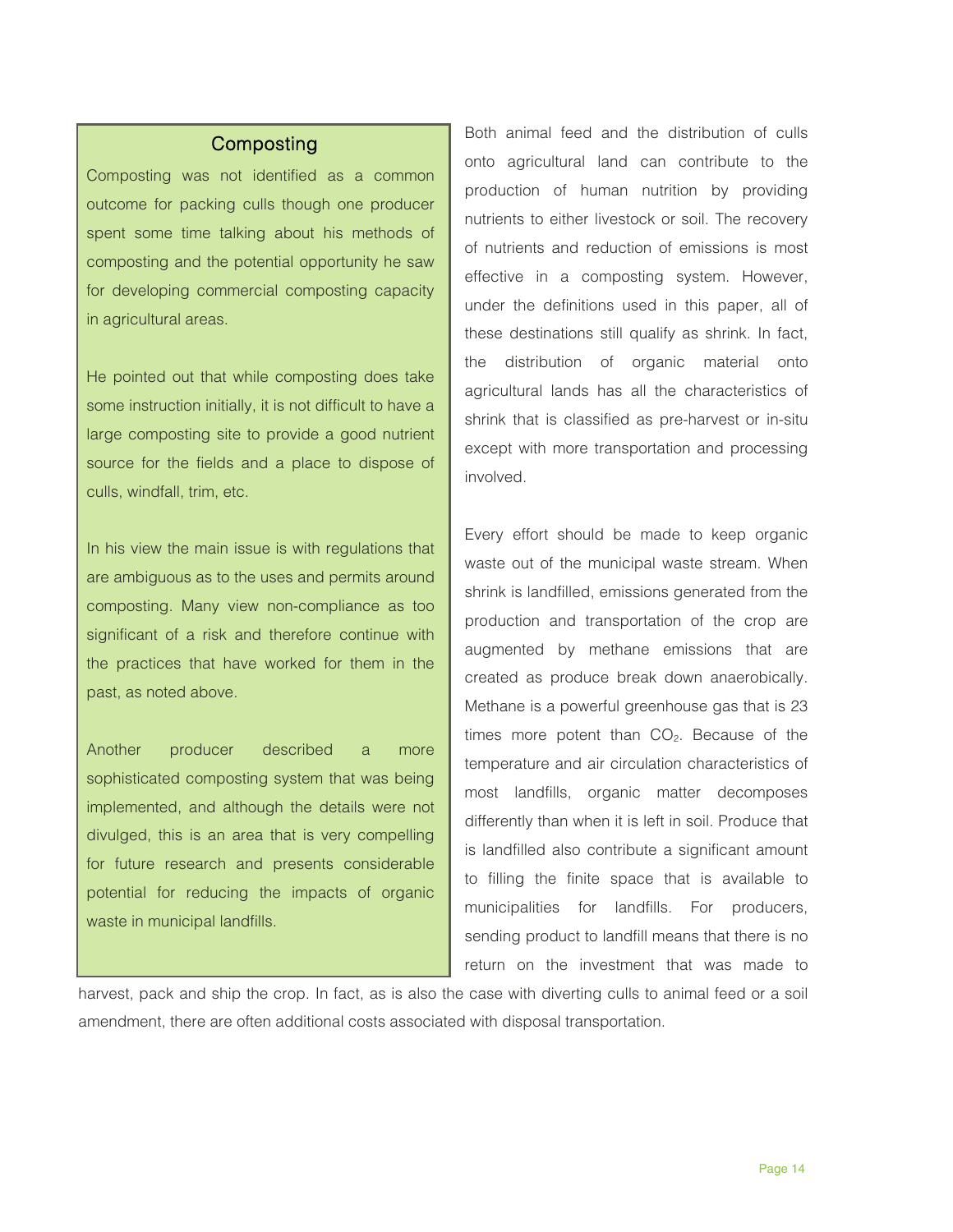# Drivers of Crop Shrink

# **Overplanting**

There are many types of contracting agreements that growers enter into with retail and food service customers for the provision of fresh produce. Some of these arrangements are as simple as handshakes that promise to provide a certain tonnage by a certain date. More complex contracts can dictate a varied mix of terms such as when ownership transfers, growing practices, quality specifications, price variations based on changes in market conditions and penalties for failure to deliver. Not only do producers frequently have to manage a different contract structure for each of their customers, there are instances where there are different types of agreements between the same grower and retailer. The three aspects of contracting that were most frequently reported as contributing to crop shrink were the quality requirements, the penalties associated with not delivering agreed-to volumes, and the buyer purchasing below the contracted volume without penalty.

The immediate price borne by a grower for not delivering a contracted amount to a customer can be calculated by adding the lost revenue with any fines or adjustments to price applied per the terms of the contract. Considering the variability of growing conditions, occasionally delivering light loads could be considered a reasonable cost of doing business. However, the perception of the interviewed growers is that this immediate price isn't the true cost of coming up short on a contracted volume. What is at risk isn't just lost revenue related to that delivery but the relationship with the customer. If the customer represents a significant amount of revenue for the producer, which is often the case with some of the largest food buyers, then an incentive is created to plant beyond the amount normally required to produce the required yield. Essentially, this makes the risks inherent to farming entirely borne by the growers. Therefore, they overplant in case there are weather, pest, fungal or other events that reduce yields. Depending on the commodity and the contractual relationship the amount of overplanting that is done in order to mitigate risks to an important buyer relationship varies. Anecdotally figures such as 10% for head lettuce were shared.

It cannot be assumed that the amount of edible product that remains after contracts have been fulfilled is necessarily shrinkage. Producers will try and find other market channels to sell the products including other customers, secondary or spot markets. These volumes are also frequently directed towards a donation stream. But there is a relationship between overplanting for contractual or other reasons and shrink. It can be that the grower is unable to find a customer and the product is disked or, if already harvested, landfilled. The act of putting additional volumes onto the market also contributes to shrink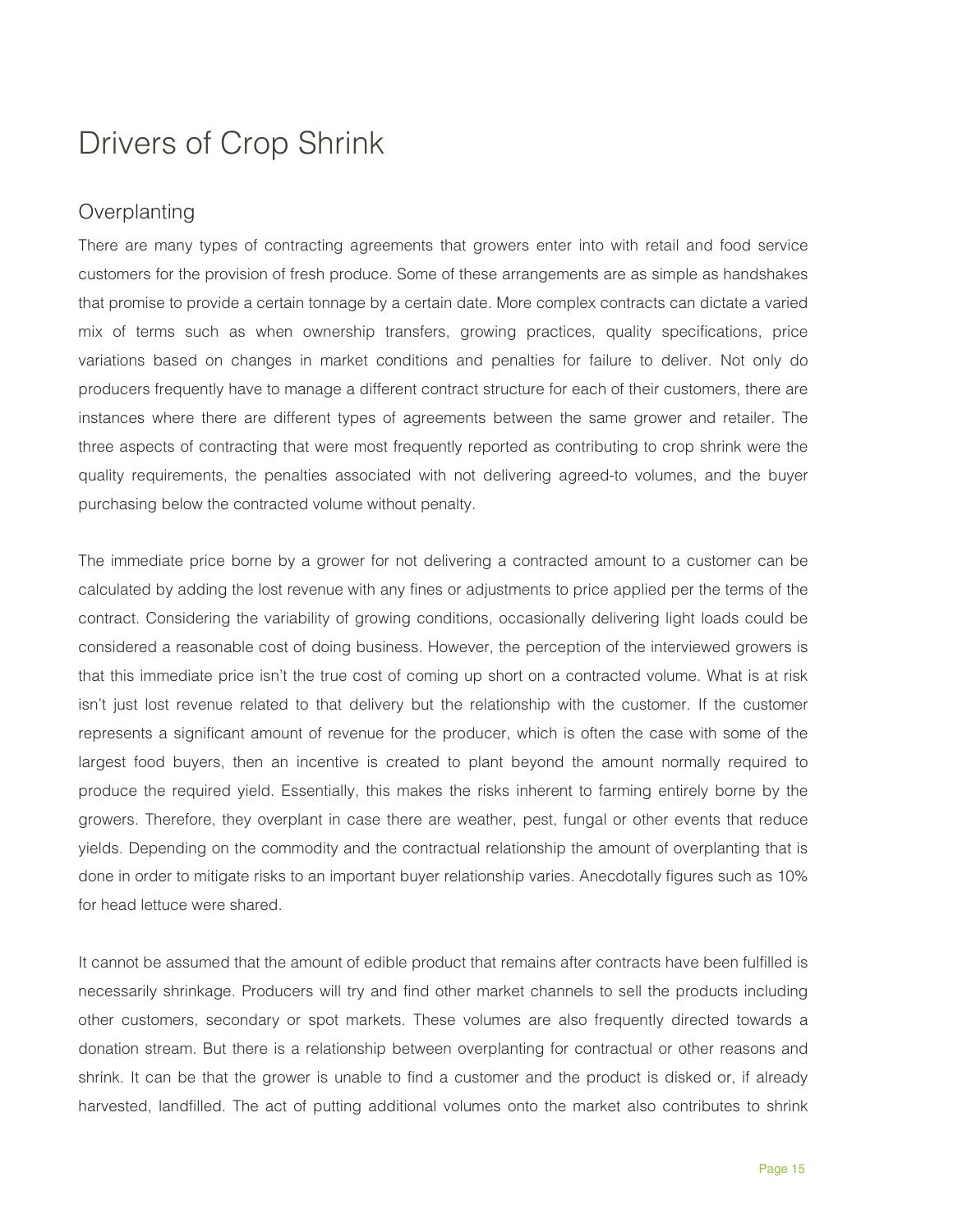because of the price implications of providing additional supply. If demand is static then the volumes made available by overplanting will drive down the price which can close the gap between the variable costs of harvesting and the revenue potential – a key driver of walk-bys.

# Market Price versus Harvest Costs

Although the amount of produce being grown under marketing contracts continues to increase there is still a significant volume that is grown for the open market. This is the historic model of agriculture where Spot Market Selling Price – Fixed Costs – Variable Costs = Profit/Loss

Fixed costs for growing generally include lease payments, equipment depreciation, water, fuel, nutrient, and pesticide inputs, cost of genetics and crop (tree, seed or transplant) and taxes. Variable costs include the picking crews, shipping, packing, and packaging. Management overhead and budgets for marketing and sales staff are allocated very differently depending on the organization and its structure.

Estimations of the ratio between variable and fixed costs were made by producers during the interview. These are shown in the Table 3 below. Also in the table are similar estimates from UC Davis Crop Studies. Acknowledging that the sampling that occurred to create both sets of these numbers doesn't allow for them to be robustly applied across a commodity or a region it does suggest, in lieu of better data, that variable costs tend to be just over half of total costs.

The relationship between the market price during the harvesting window and the harvesting costs can determine if a field becomes a walk-by or not. If the revenue that the market can provide is lower than the variable costs then it becomes economically unviable to harvest product, regardless of other factors such as cosmetic quality or nutritional value.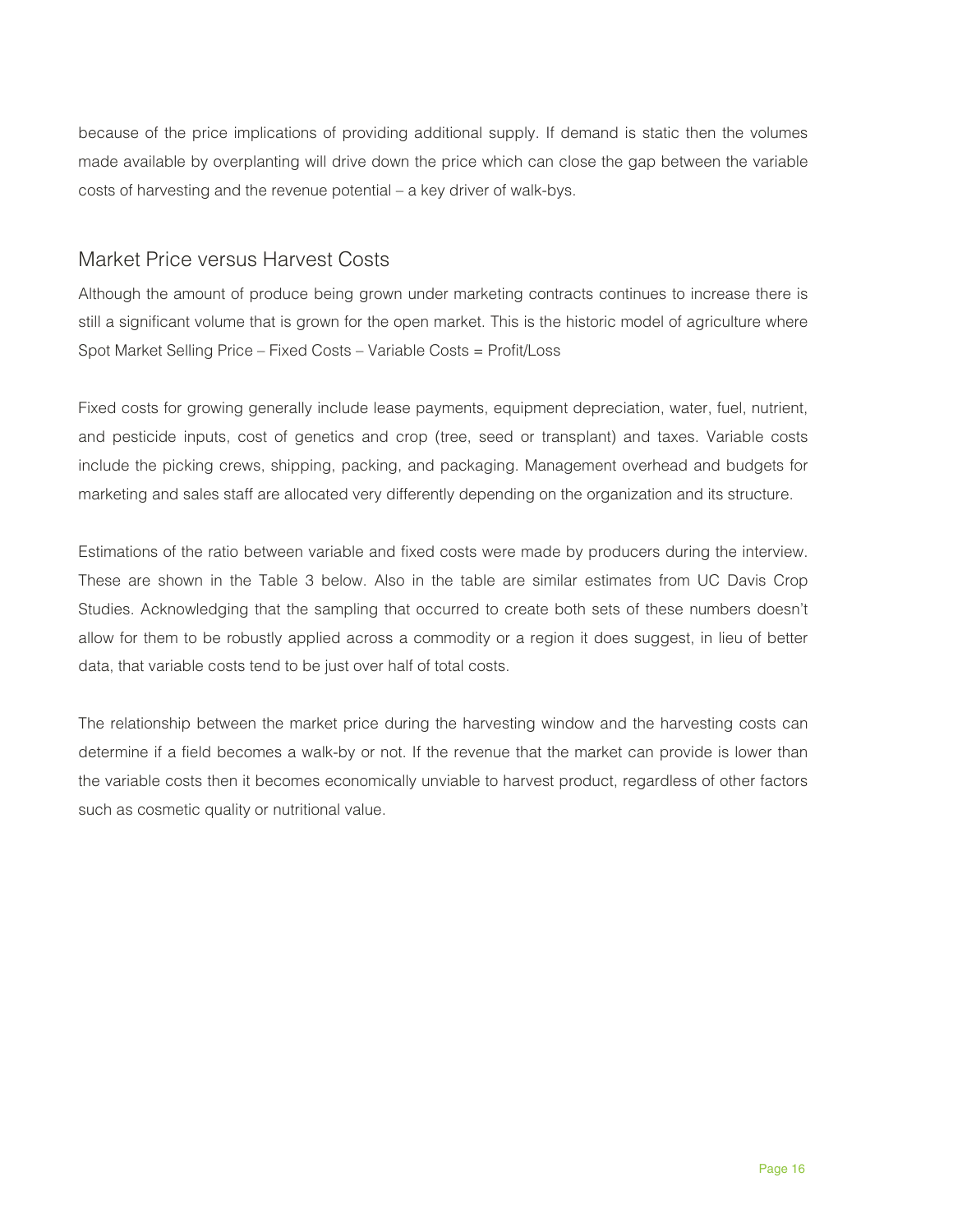#### Table 1

|                   |                   | <b>Variable Costs</b> | <b>Fixed Costs</b> |                   |  |
|-------------------|-------------------|-----------------------|--------------------|-------------------|--|
|                   | <b>Interviews</b> | <b>Cost Study</b>     | <b>Interviews</b>  | <b>Cost Study</b> |  |
| <b>Nectarines</b> | 60%               | 63% <sup>3</sup>      | 40%                | 37%               |  |
| <b>Broccoli</b>   | 40%               | 52% <sup>4</sup>      | 60%                | 48%               |  |
| Cherries          | 50%               | 35%5,6                | 50%                | 65%               |  |
| Pears             | 50%               | 29%7                  | 50%                | 71%               |  |
| Plums             | 47%               | 54%8.9                | 53%                | 46%               |  |

We took yield and cost values from the 2012 Central Coast Broccoli Cost Study<sup>10</sup> to describe the economic decision making steps of whether to harvest or not (Table 2). According to these figures every one hundred acres of broccoli that is ready for harvest has \$291,000<sup>11</sup> worth of fixed costs invested in them, and will require another \$315,900 to take the broccoli to market. Total expected revenue using a mid-range price for an F.O.B. carton of  $14s^{12}$  of \$8.30<sup>13</sup> is \$483,060, which translates to \$123,840 below total costs per acre. The producer's decision is then between to not harvest the crop and lose fixed costs of \$291,000 or to harvest, recovering some money, but still enduring a total loss of \$123,840. At an \$8.30 market price the producer is likely to choose the smaller of the two losses and proceed with harvest. But if the price was at \$7.00 the cheapest loss would be to do a walk-by of that particular field.

 $\overline{a}$ 

<sup>&</sup>lt;sup>3</sup> Day, K., Klonsky, K., & DeMoura, R. (n.d.). Sample Costs to Establish and Produce Nectarines. Cost Studies. Retrieved September 21, 2012, from coststudies.ucdavis.edu/files/nectarinevs09.pdf

<sup>&</sup>lt;sup>4</sup> Dara, S., Klonsky, K., & Tumber, K. (n.d.). Sample Costs to Produce Fresh Market Broccoli. *Cost Studies*. Retrieved September 21, 2012, from coststudies.ucdavis.edu/files/Broccoli\_CC2012.pdf

<sup>5</sup> Grant, J., Caprile, J., Coates, W., Anderson, K. K., Klonsky, K., & DeMoura, R. (n.d.). Sample Cost to Establish an Orchard and Produce Cherries. Cost Studies. Retrieved September 21, 2012, from coststudies.ucdavis.edu/files/CherryVN2011.pdf

<sup>6</sup> Year 5 data

<sup>&</sup>lt;sup>7</sup> Ingels, C., Klonsky, K., & DeMoura, R. (n.d.). Sample Costs to Produce Pears. *Cost Studies*. Retrieved September 21, 2012, from coststudies.ucdavis.edu/files/PearsORG\_SV2012.pdf

<sup>&</sup>lt;sup>8</sup> Day, K., Klonsky, K., & DeMoura, R. (n.d.). Sample Costs to Establish and Produce Plums. Cost Studies. Retrieved September 21, 2012, from coststudies.ucdavis.edu/files/plumvs09.pdf

<sup>&</sup>lt;sup>9</sup> Year 5 data

<sup>&</sup>lt;sup>10</sup> Dara, S., Klonsky, K., & Tumber, K. (n.d.). Sample Costs to Produce Fresh Market Broccoli. Cost Studies. Retrieved September 21, 2012, from coststudies.ucdavis.edu/files/Broccoli\_CC2012.pdf

<sup>&</sup>lt;sup>11</sup> This figure is arrived at using (Total cultural costs +Interest on Operating Capital + Total Cash Overhead + Total Non-Cash Overhead) x 100

<sup>&</sup>lt;sup>12</sup> 14s is a sizing classification used in the industry

<sup>&</sup>lt;sup>13</sup> The Packer N.p., n.d. Web. 24 Sept. 2012. <http://www.thepacker.com/fruit-vegetable-news/produce-commoditypricing/?category=%2Ffruit-vegetable-news%2Fproduce-commodity-pricing%2Fvegetables&commodity=%2Ffruit-vegetablenews%2Fproduce-commodity-pricing%2Fvegetables%2Fbroccoli>.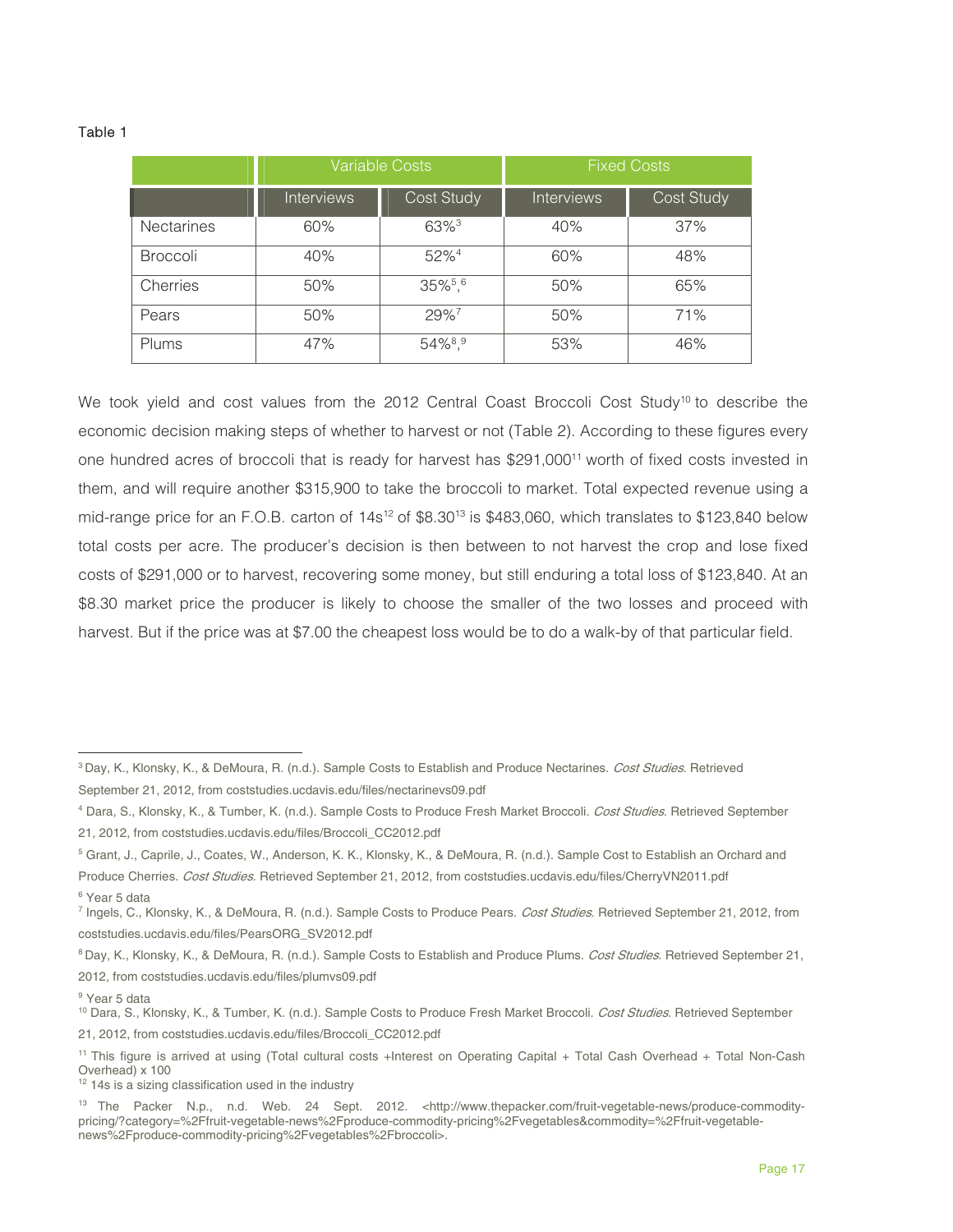Table 2

|                 | <b>Total Cost</b> | Harvest<br><b>Costs</b><br>(Variable | Cultural &<br>Overhead<br><b>Costs</b><br>(Fixed | Yield        | <b>Breakeven</b><br>Price<br>(Total | Current<br>Market<br>Price<br>(Approx. as<br>Οf |
|-----------------|-------------------|--------------------------------------|--------------------------------------------------|--------------|-------------------------------------|-------------------------------------------------|
| Cost per Acre   | /Acre             | Costs)                               | Costs)                                           | (Boxes/Acre) | Cost/Yield)                         | 09.27.12)                                       |
| <b>Broccoli</b> | \$6,069           | \$3,159                              | \$2,910                                          | 582          | \$10.43                             | \$8.30                                          |

Both market prices and yields are subject to significant volatility over a growing season. In multiple interviews, participants related their experience of prices dropping so low they could not afford to harvest product as well as prices that were three to four times higher than what they would expect to see. One broccoli grower had seen prices go as low as \$6 per case and as high as \$32. This price volatility highlights an important dynamic of production agriculture that results in pre-harvest shrink – growers that are able to stay in business do so because the poor ROI of down years is more than made up for during good years. Currently there is little incentive to reduce shrink because in many cases the fixed costs that go into a walk-by field are in aggregate smaller than the profit margin in a good year. Growers that were interviewed all seemed to have a great deal of hope that a banner year was always going to be the following year. This drives operational decision-making in a manner that is analogous to the gambling concept of 'doubling-down' – when loss has been experienced then the next hand, or in this case the next planting, should have the potential to cover the previous losses. This doubling-down psychology can result in commodities still being planted during a low market. This further drives the occurrence of walk-by fields because there is not an immediate reduction in supply and therefore nothing to push prices up to a level that justifies harvesting.

#### Labor

Lack of available harvest crews was cited as another reason pre-harvest shrinkage occurs. One apple grower stated that because of the ability to store apples for long periods of time, insufficient labor is the primary reason for shrinkage in an apple orchard.

Labor is extremely valuable, and the demand for affordable skilled labor is an ever increasing pressure. A harvest crew that is fast, efficient and knowledgeable about product grading is difficult to secure. If growers cannot keep them employed and busy, a crew will move on to find another operation to work for. Depending on the size of the delta between market price and harvest costs it can be advantageous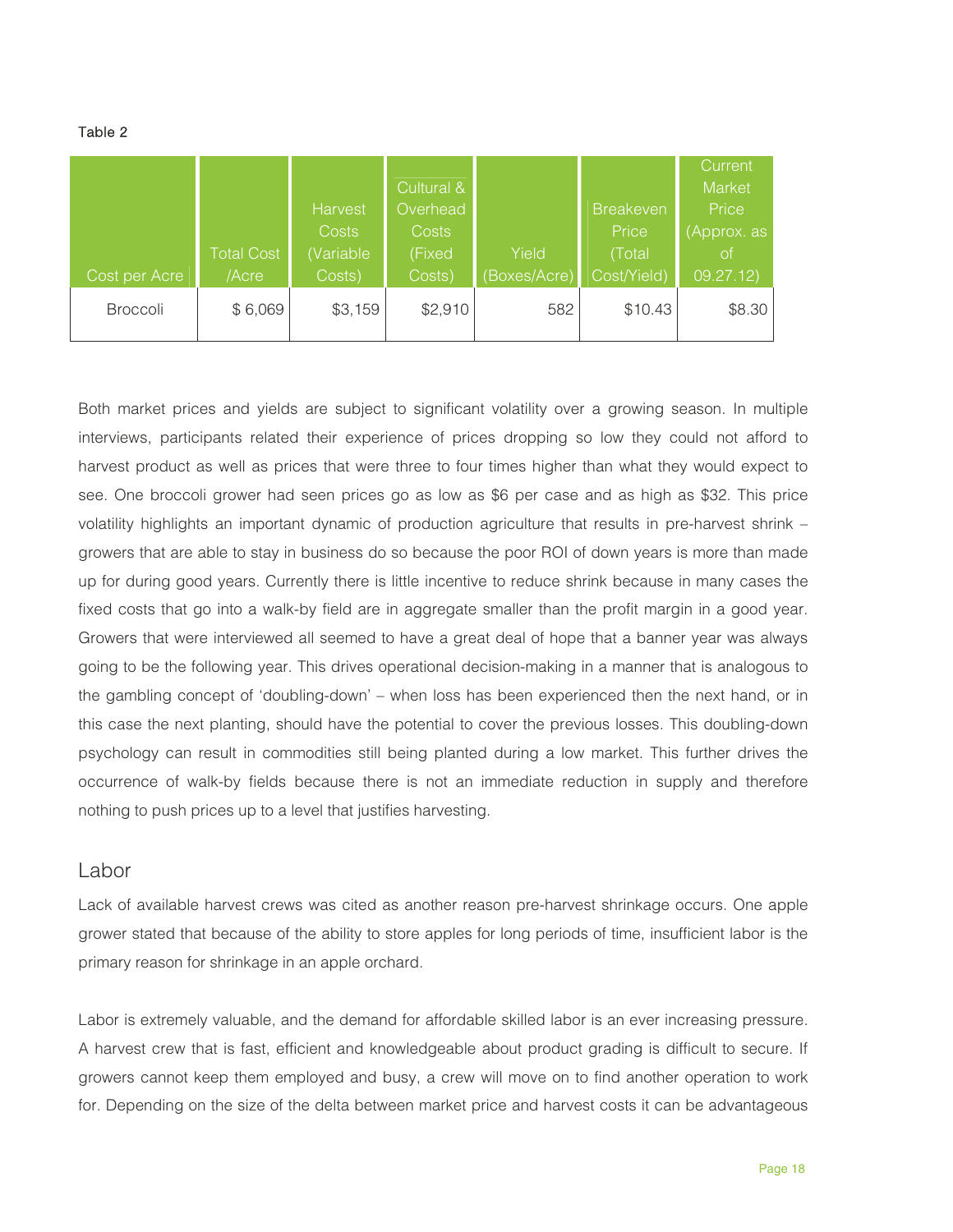to harvest at a loss if it means maintaining a crew of workers and keeping them on for subsequent harvests throughout the season because it's more economical to harvest for a small loss but save money on recruiting new labor.

More and more, harvesting is becoming mechanized. This may help to alleviate a small amount of crop shrink caused by labor shortages but cannot be seen, in the short-term, as an alternative to solving the many issues that are causing skilled farm labor to be in short supply.

### Grading

Quality standards involve a number of factors such as size, appearance, and absence of disease or rot. There are five grades, though the names vary by commodity; U.S. Fancy, U.S. Grade 1, U.S. Grade 2, utility grade, and juice grade. Large customers often have stricter specifications as to what constitutes an acceptable U.S. Grade 1 product than the documented USDA grade standards. It can often be a minute blemish, slightly irregular shape, or insufficient size by even a fraction that causes a product to be downgraded significantly. These specifications can also shift depending on supply in the market. If there is a large supply, customers will be pickier and have more stringent requirements around size and appearance; however, if supply is scarce customers relax their specifications so that sufficient crop can be brought to market. The subjectivity and changing nature of what will be 'kicked' by a customer drives over-planting and over-culling because growers have to make the assumption that the grading standards that will be applied to them at loading docks are going to be at the top end of the specifications. Putting together a shipment that is all above-grade requires a large yield and the selecting-out of produce that may be in-grade but marginal in some characteristic.

There are secondary markets such as processed foods and juices, which provide a corollary market for selling utility or juice grade. This isn't available for all commodities. For commodities that do have secondary markets the capacity of processors and juicers to accept packing culls can vary widely. It was reported that cherry juicers would accept almost all packing culls because of the short season when they are available, but a ketchup manufacturer may have contracts for most of the needed tonnage and will only accept a small quantity of off-grade product to augment that supply. In addition, the processors do not always require the same crop varieties as the fresh market so while a non-retail market may exist for a commodity it doesn't necessarily mean that it can be used to reduce shrink.

# Anticipatory Packing

In addition to culling, shrinkage in a packing facility can also result from over-packing which occurs when anticipated daily orders are not as large as forecast, resulting in extra packed product. This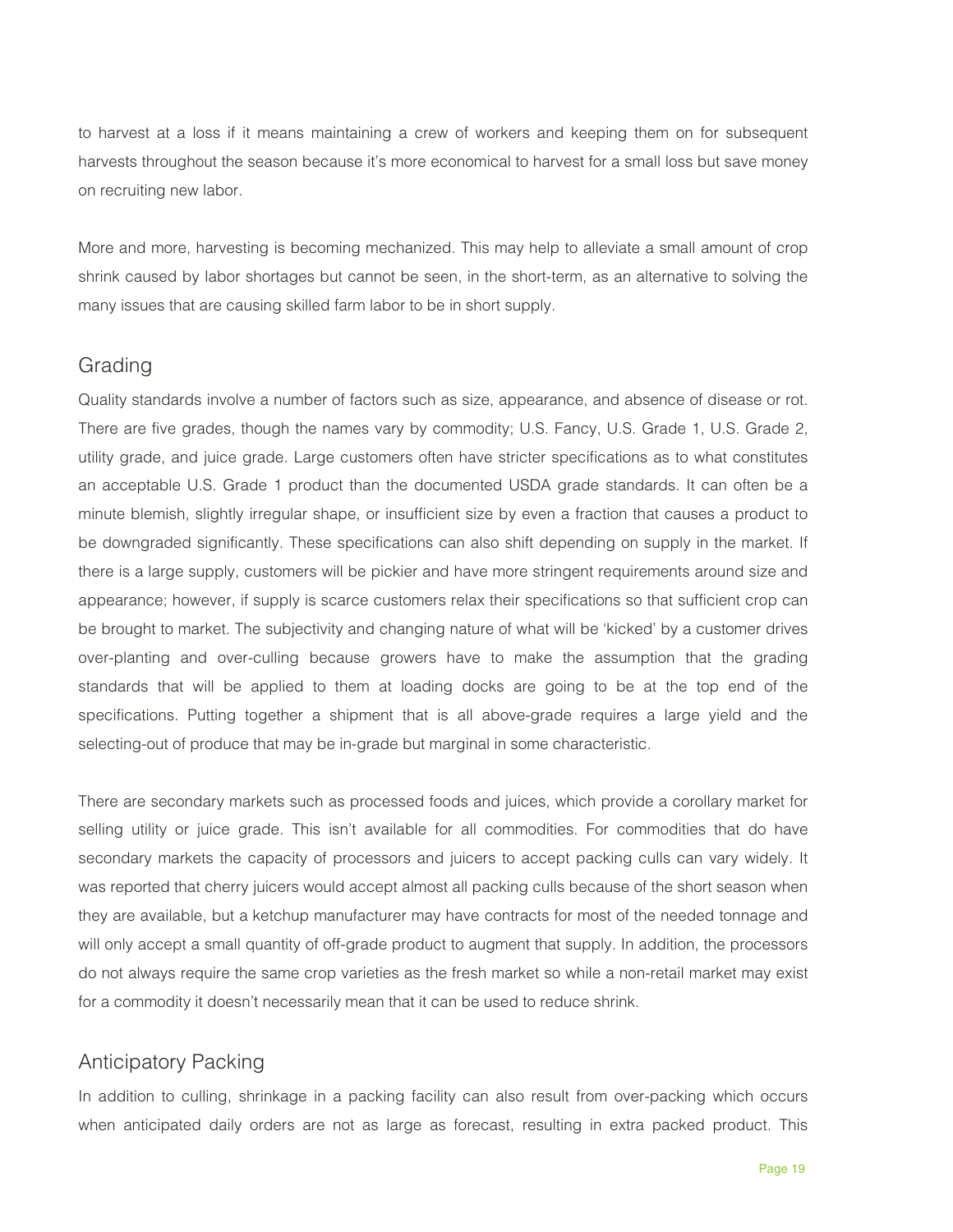product can find its way to food banks and donation programs, but if volumes are too large for food banks within a reasonable distance to accommodate, it usually will end up in a landfill. One of the major challenges with addressing this type of shrink is the need for the facility to have a quick and efficient way to deal with extra product as it appears. The decision point for a packing manager is "What is the most efficient manner the packed product can be moved off of the dock?"

When donation streams can be easily accessed, such as a food bank truck directed towards the facility before the close of business, they are often utilized. But the volumes of available packed product can be greater than the capacity of what a local food bank can handle and the logistics of transporting to a nonlocal food bank cumbersome. This results in the packed product being transported to a landfill. In one facility it was reported that approximately 1% of product was still on the dock at the end of the day which was donated or landfilled. As a one digit percentage this seems like the cost of doing business. But when that 1% is applied to the enormous volumes that are packed and shipped it translates into a substantial loss of resources and nutrition.

Shrinkage also occurs during handling as large amounts of product move through the line where spills and drops occur. The range reported by interviewees ranged from negligible amounts to 2% of total product entering the facility.

# Shelf Life & Spoilage

A critical factor in the shrinkage equation, and one unique to perishables, is the timeframe during which the product stays viable for consumption. For some commodities such as leafy greens, the shelf life can be as short as four days before wilt begins to take a toll on the marketability or the product. Shrink occurs when a crop is judged to not have 'the legs' to get to market, meaning that despite the current condition of the crop it will begin to deteriorate too quickly upon reaching the shelf for it to have adequate time to be sold.

Requirements because of perishability affect the volumes that can be diverted to a donation stream. The challenges and costs of maintaining a cold-chain can overwhelm the logistical capacity of food banks.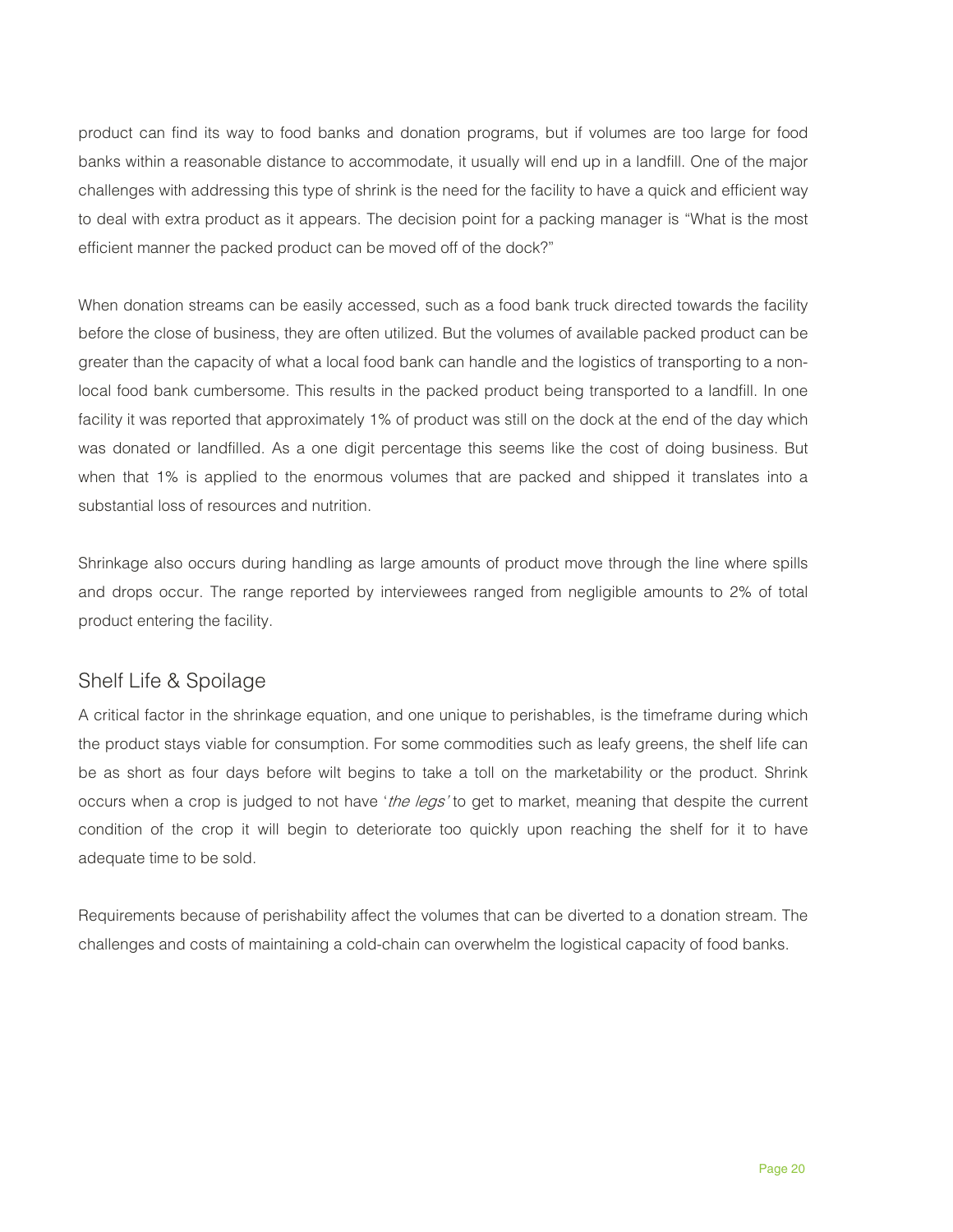# Developing Shrink Estimates

The agricultural sector is under a great deal of pressure to continue to increase yields while simultaneously reducing the inputs, such as land, water, fertilizers and agrochemicals, that are used to produce safe, nutritious produce that is ready for harvest. The pressure comes from many angles. From a business standpoint the ability to maintain slim margins lies in controlling costs which means using expensive inputs judiciously and minimizing waste. Declining resource availability is another factor. Undeveloped arable land is increasingly difficult to find and water sources are under intense pressure as urban centers, industry and agriculture fight to fill an increasing demand for water from a declining supply. Alongside the rising costs and reduced availability of key inputs lies also the increasing awareness and regulation of the environmental impact of agricultural production. Traditional agricultural practices such as converting forests into fields, applying fertilizers and pesticides and drawing irrigation water from aquifers all have environmental impacts that, when done at the current scale of production, represents long-term risks to the industry and the ecosystems that support it. A significant source of pressure to produce food with minimal negative environmental impacts, i.e. fewer inputs, is being born from the increased attention being paid to the issue by consumers and applied through regulations and customer channels such as retail buyers.

The opportunity that emerges from an estimate of crop shrink is to understand if it represents a material amount of inputs that are being used unnecessarily. If the volumes are significant then efforts to reduce shrink can be framed as part of the industry-wide effort to feed more people with fewer resources.

To develop an estimate of inputs used for produce that never entered commerce interviewees were asked for the percentage of each type of shrink that they experienced in their operation in a typical year. The answers, provided in Tables 5 and 6, show a great deal of variability between the respondents. Contributing factors for why one pear shipper, for example, had packing culls of 2-3% of total weight that came into the facility while another experienced up to 30% were not explored.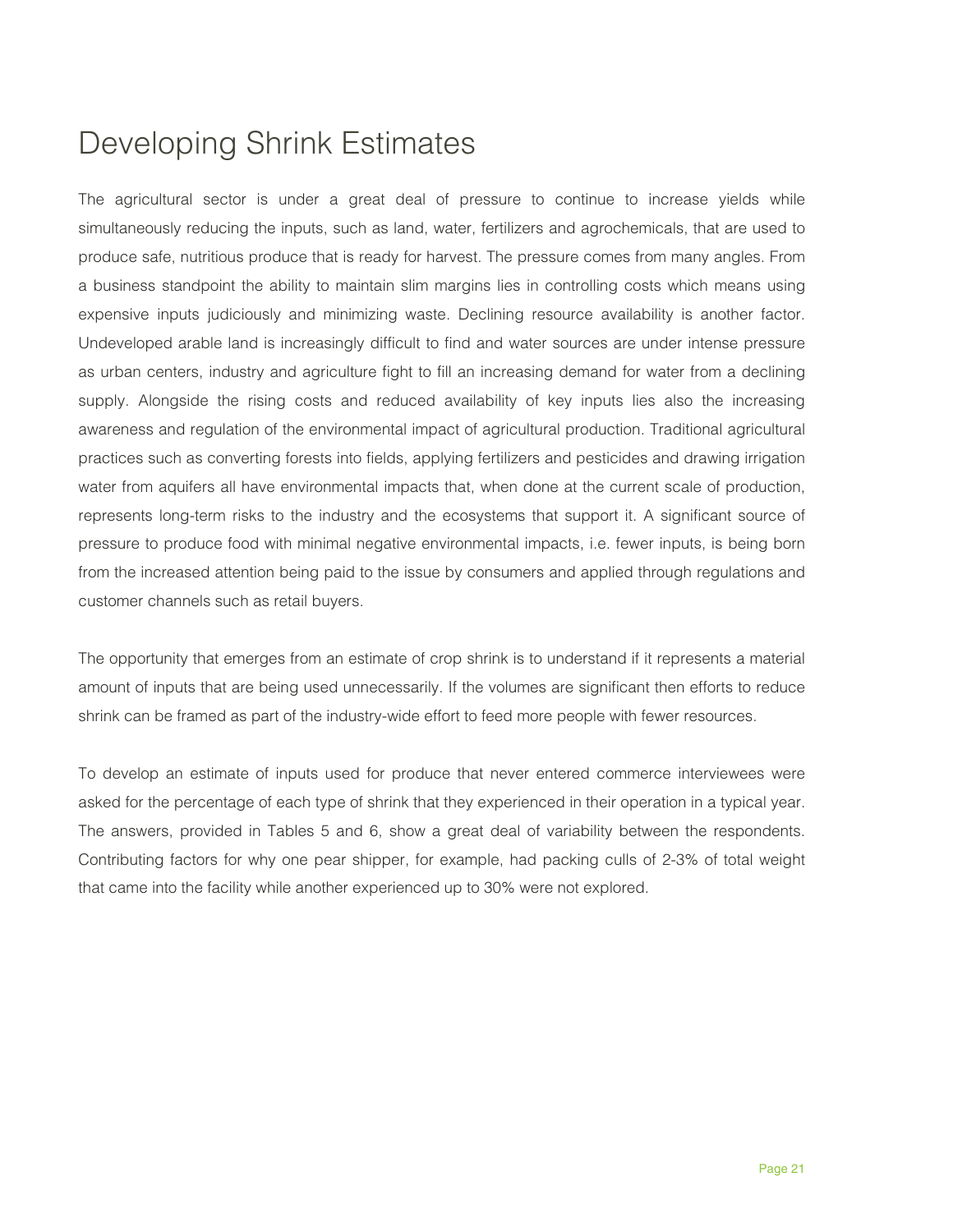#### Table 3

| Self-Reported Estimates from Producers for Pre-Harvest Shrink<br>(% by weight of total available harvest) |                 |       |              |                 |                   |                 |
|-----------------------------------------------------------------------------------------------------------|-----------------|-------|--------------|-----------------|-------------------|-----------------|
|                                                                                                           | <b>Cherries</b> | Pears | <b>Plums</b> | Head<br>Lettuce | <b>Nectarines</b> | <b>Broccoli</b> |
| Low                                                                                                       | $1\%$           | 5%    | 10%          | 3%              | 10%               | 5%              |
| High                                                                                                      | 20%             | 15%   | $30\%$       | 6%              | 30%               | 20%             |

#### Table 4

| Self-Reported Estimates from Producers for In-situ Shrink<br>(% by weight of total available harvest) |                        |       |              |                 |                   |                 |
|-------------------------------------------------------------------------------------------------------|------------------------|-------|--------------|-----------------|-------------------|-----------------|
|                                                                                                       | Cherries <sup>14</sup> | Pears | <b>Plums</b> | Head<br>Lettuce | <b>Nectarines</b> | <b>Broccoli</b> |
| Low                                                                                                   | $0\%$                  | $0\%$ | $0\%$        | $1\%$           | $0\%$             | 1%              |
| High                                                                                                  | $0\%$                  | $0\%$ | $0\%$        | 4%              | $0\%$             | 2%              |

#### Table 5

1

| Self-Reported Estimates from Producers for Packing Culls<br>(% by weight of total available harvest) |                 |       |       |                 |                   |                        |
|------------------------------------------------------------------------------------------------------|-----------------|-------|-------|-----------------|-------------------|------------------------|
|                                                                                                      | <b>Cherries</b> | Pears | Plums | Head<br>Lettuce | <b>Nectarines</b> | Broccoli <sup>15</sup> |
| Low                                                                                                  | 2%              | 2%    | 2%    | $1\%$           | No Data           | No Data                |
| High                                                                                                 | 10%             | 30%   | 30%   | 4%              | No Data           | No Data                |

These shrink estimates were then used in conjunction with publicly available data about harvested acres, irrigation rates and growing costs in order to understand the amounts of those inputs that are

<sup>&</sup>lt;sup>14</sup> The stone fruit producers that were interviewed reported that during harvesting all fruit was removed from the orchard and graded during the packing process which means that the in-situ shrink estimates that were provided were 0%

<sup>&</sup>lt;sup>15</sup> Broccoli operations that were a part of this study field packed rather than shed packed so no packing culls were reported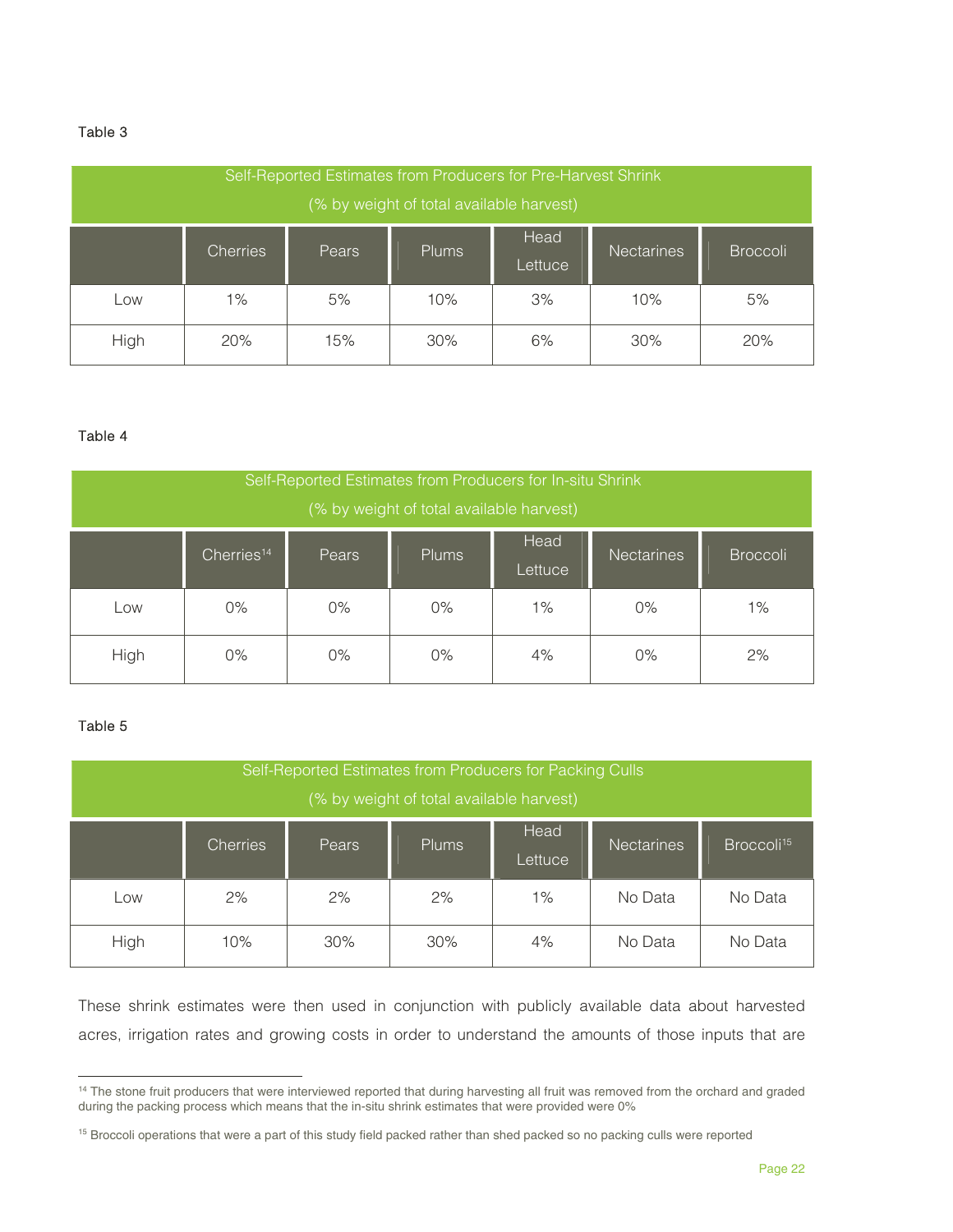required to grow produce that never enters commerce. It cannot be overstated that these calculations are built from an extremely small sample size and there was no effort to independently verify the shrink percentages that were provided during the interviews. The intent of these calculations is not to provide precise numbers but to demonstrate a sequence of calculations and to begin considering what priority reducing shrink should have for stakeholders as margins slim and resources grow scarcer.

Tables 6, 7 & 8 show high and low estimates of acreage, water use and growing costs for shrinkage of lettuce and broccoli in Monterey County and pears in Sacramento County. While the totals cannot be considered robust what does emerge is that even low shrink percentages, such as the 5% combined figure provided by a lettuce grower/shipper, still represents sizable land, water and financial investments. As fuzzy as these numbers are it would require a substantial lowering of the shrink estimates for the land and water use and costs to not be considered significant and worthy of attention by the industry.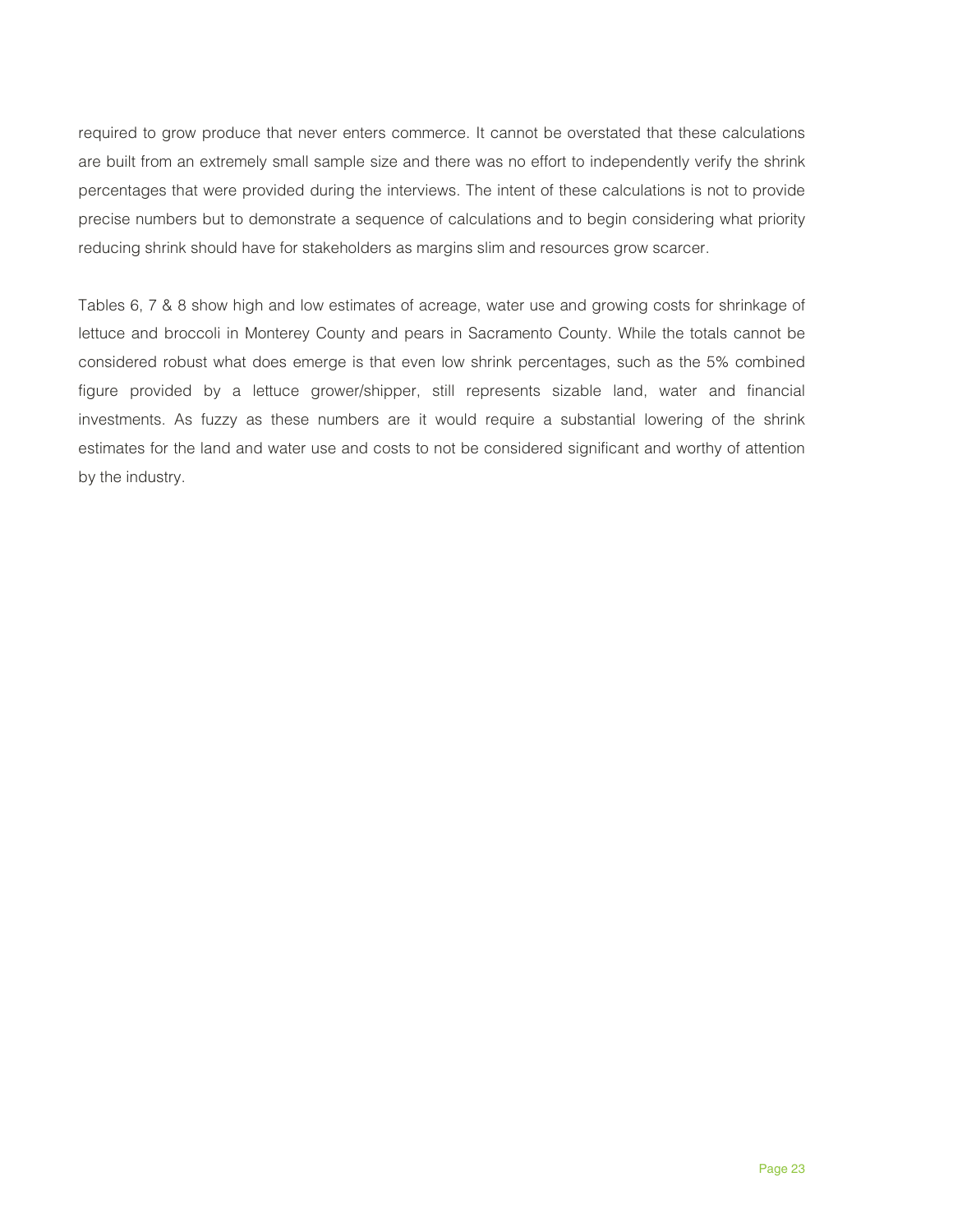| Effective<br>Growing<br>Costs of<br>Acres<br>Total                                                | \$2,902<br>acre <sup>17</sup>                                                                  | \$5,133,083      | \$14,363,729      |
|---------------------------------------------------------------------------------------------------|------------------------------------------------------------------------------------------------|------------------|-------------------|
| Effective Acres<br>Required for<br>in Gallons<br>rrigation<br><b>Water</b>                        | Effective Acres<br>$\times$ 27, 154 gals /<br>$x$ 17 ac in<br>acre <sup>16</sup><br>ac in      | 816,513,916      | 2,284,822,881     |
| Estimated<br>Effective<br>Acres for<br><b>Shrink</b><br>Total                                     | Effective<br>Sum of<br>Acres                                                                   | 1,769            | 4,950             |
| Estimatec<br>Required<br>Effective<br>Packing<br>Acres<br>Culls<br>for                            | Harvested<br>Acres - In-<br>situ Acres)<br>Estimate<br><b>x Shrink</b>                         | 345              | 1,336             |
| Estimated<br>Effective<br>Required<br>$In-situ$<br><b>Shrink</b><br>Acres<br>for                  | Harvested<br>Estimate<br>Acres x<br>Shrink                                                     | 348              | 1,392             |
| Estimated<br>Effective<br>Required<br>Harvest<br>Acres<br><b>Shrink</b><br>p <sub>re</sub><br>for | Harvested<br>Harvested<br>Estimate)<br>Acres) -<br>$(100\% / 100\%)$<br>Shrink<br><b>Acres</b> | 1,076            | 2,221             |
| Packing<br>Culls                                                                                  | Estimates<br>from $1\frac{9}{6}$<br>Packers<br>ranged<br>to $4\%$<br>from                      | $1\%$            | 4%                |
| Harvested<br>Acres                                                                                | From<br>2011<br>Monterey<br>County<br>Crop<br>Report                                           | 34,800           | 34,800            |
| Estimates<br>of In-situ<br>Shrink                                                                 | Estimates<br>from<br>Growers<br>ranged<br>from $1\%$<br>to $4\%$                               | $\frac{5}{6}$    | 4%                |
| Estimates<br>of Pre-<br>Harvest<br><b>Shrink</b>                                                  | Estimates<br>Growers<br>ranged<br>from 3%<br>to $6\%$<br>from                                  | 3%               | 6%                |
| Iceberg<br>Lettuce<br>Head/                                                                       | Sources<br>⇧                                                                                   | Estimates<br>Low | Estimates<br>High |

Table 6

Table 6

<sup>&</sup>lt;sup>16</sup> Tourte, L., & Smith, R. (n.d.). Sample Production Costs for Wrapped Iceberg Lettuce Sprinkler Irrigated - 40 Inch Beds. Cost Studies. Retrieved September 21, 2012, from coststudies.ucdavis.edu/files/2010Lettuce\_Wrap\_CC.pdf <sup>16</sup> Tourte, L., & Smith, R. (n.d.). Sample Production Costs for Wrapped Iceberg Lettuce Sprinkler Irrigated - 40 Inch Beds. *Cost Studies.* Retrieved September 21, 2012, from<br>coststudies.ucdavis.edu/files/2010Lettuce\_Wrap

Page 24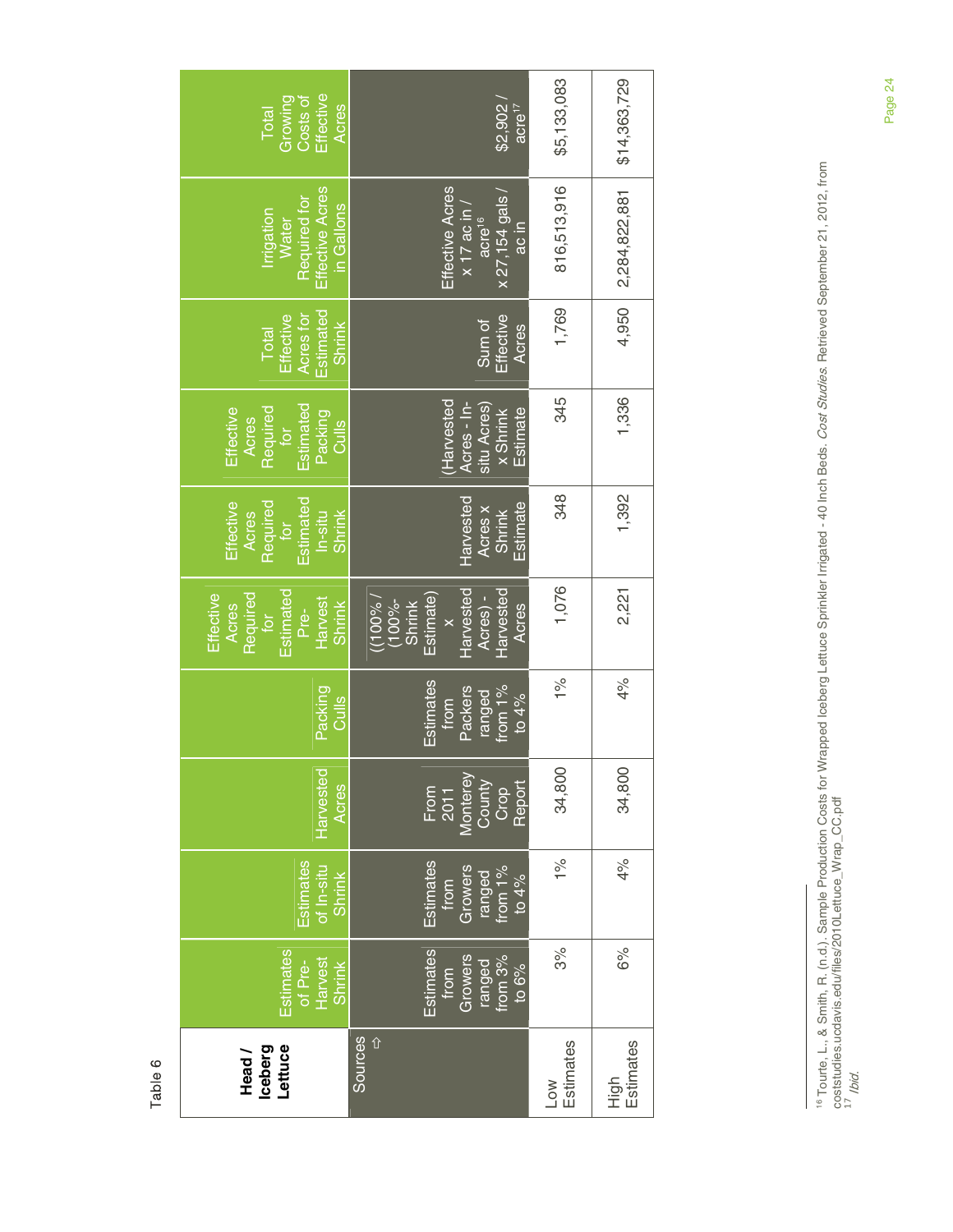| Operating<br>Costs of<br>Effective<br>Acres<br>Total                                   | \$5,038<br>Costs <sup>19</sup><br>acre                                                       | \$15,936,557     | \$68,701,292      |
|----------------------------------------------------------------------------------------|----------------------------------------------------------------------------------------------|------------------|-------------------|
| Effective Acres<br>rrigation Water<br>Required for<br>in Gallons                       | Effective Acres<br>$x 27,154$ gals<br>$x$ 30 ac in<br>acre <sup>18</sup><br>ac in            | 2,576,863,436    | 11,108,663,384    |
| Estimated<br>Acres for<br>Effective<br><b>Shrink</b><br>Total                          | Effective<br>Sum of<br>Acres                                                                 | 3,163            | 13,637            |
| Estimated<br>Effective<br>Required<br>Packing<br>Acres<br>Culls<br>for                 | Harvested<br>Acres - In-<br>situ Acres)<br>Estimate<br>x Shrink                              | ı                | Ţ                 |
| Estimated<br>Effective<br>Required<br>$In-situ$<br>Acres<br>Shrink<br>for              | Harvested<br>Estimate<br>Acres x<br>Shrink                                                   | 505              | 1,010             |
| Estimated<br>Effective<br>Required<br>Harvest<br>Shrink<br>Acres<br><b>Pre-</b><br>tor | Harvested<br>Harvested<br>Estimate)<br>Acres) -<br>(100%<br>(100%-<br>Shrink<br><b>Acres</b> | 2,658            | 12,627            |
| Packing<br>Culls                                                                       | Shippers<br>reported<br>Packing<br>Culls<br>were<br>$\frac{1}{2}$<br>$\geq$                  | $0\%$            | 0%                |
| Harvested<br>Acres                                                                     | Monterey<br>County<br>Crop<br>Report<br>From<br>2011                                         | 50,506           | 50,506            |
| Estimates<br>of In-situ<br>Shrink                                                      | Estimates<br>were 1%<br>& 2%<br>Growers<br>from                                              | $1\%$            | $2\%$             |
| Estimates<br><b>Harvest</b><br>of Pre-<br><b>Shrink</b>                                | Estimates<br>were 5%<br>& 0-20%<br>Growers<br>from                                           | 5%               | 20%               |
| <b>Broccoli</b><br>Fresh                                                               | Sources<br>$\hat{u}$                                                                         | Estimates<br>Low | High<br>Estimates |

Table 7

Table 7

<sup>18</sup> Dara, S., Klonsky, K., & Tumber, K. (n.d.). Sample Costs to Produce Fresh Market Broccoli. Cost Studies. Retrieved September 21, 2012, from coststudies.ucdavis.edu/files/Broccoli\_CC2012.pdf <sup>18</sup> Dara, S., Klonsky, K., & Tumber, K. (n.d.). Sample Costs to Produce Fresh Market Broccoli. *Cost Studies.* Retrieved September 21, 2012, from<br>coststudies.ucdavis.edu/files/Broccoli\_CC2012.pdf<br><sup>19</sup> /b*id*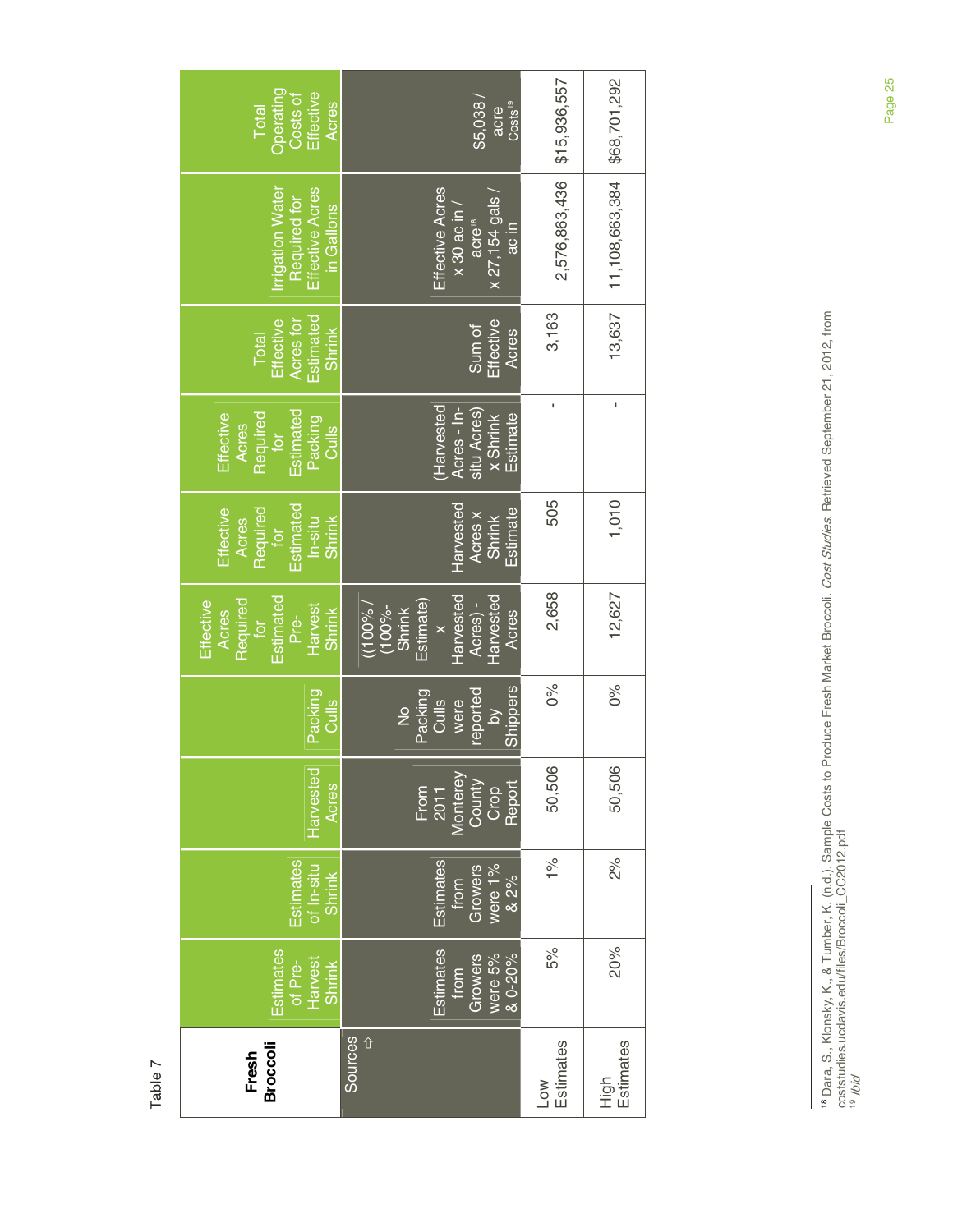| Operating<br>Effective<br>Costs of<br><b>Acres</b><br>Total                                   | \$5,250<br>acre <sup>21</sup>                                                                     | \$2,120,116      | \$13,908,176      |
|-----------------------------------------------------------------------------------------------|---------------------------------------------------------------------------------------------------|------------------|-------------------|
| Effective Acres<br>Required for<br>in Gallons<br><b>Irrigation</b><br><b>Water</b>            | Effective Acres<br>$x 27,154$ gals /<br>$x 30$ ac in<br>acre <sup>20</sup><br>ac in               | 328,969,281      | 2,158,072,136     |
| Estimated<br>Acres for<br>Effective<br><b>Shrink</b><br>Total                                 | Effective<br>Sum of<br>Acres                                                                      | 404              | 2,649             |
| Estimated<br>Required<br>Effective<br>Packing<br>Acres<br>Culls<br>for                        | Harvested<br>Acres - In-<br>situ Acres)<br>Estimate<br><b>x Shrink</b>                            | $\frac{1}{1}$    | 1,668             |
| Estimated<br>Effective<br>Required<br><b>Shrink</b><br>Acres<br>$ln-situ$<br>for              | Harvested<br>Estimate<br>Acres x<br>Shrink                                                        | ı                | ı                 |
| Estimated<br>Required<br>Effective<br><u>Harvest</u><br><b>Shrink</b><br>Acres<br>Pre-<br>for | Harvested<br>Harvested<br>Estimate)<br>Acres) -<br>$\sqrt{9000}$<br>$(100\% -$<br>Shrink<br>Acres | 293              | 981               |
| Packing<br>Culls <sub></sub>                                                                  | $80 - 30\%$<br>as 2-3%<br>reported<br>Packers<br>Packing<br>Culls<br>were<br>$\geq$               | $2\%$            | 30%               |
| Harvested<br>Acres                                                                            | County Crop<br>Sacramento<br>From 2011<br>Report                                                  | 5,560            | 5,560             |
| Estimates<br>of In-situ<br><b>Shrink</b>                                                      | no In-situ<br>Growers<br>reported<br><b>Shrink</b>                                                | $0\%$            | $0\%$             |
| Estimates<br><u>Harvest</u><br>of Pre-<br><b>Shrink</b>                                       | Estimates<br>Growers<br>from $5\%$ .<br>ranged<br>from<br>15%                                     | 5%               | 15%               |
| <b>Pears</b>                                                                                  | <b>Sources</b><br>⇧                                                                               | Estimates<br>Low | Estimates<br>High |

Page 26

Table 8 Table 8

<sup>20</sup> Ingels, C., Klonsky, K., & DeMoura, R. (n.d.). Sample Costs to Produce Pears. Cost Studies. Retrieved September 21, 2012, from coststudies.ucdavis.edu/files/PearsORG\_SV2012.pdf <sup>20</sup> Ingels, C., Klonsky, K., & DeMoura, R. (n.d.). Sample Costs to Produce Pears. *Cost Studies*. Retrieved September 21, 2012, from coststudies.ucdavis.edu/files/PearsORG\_SV2012.pdf<br><sup>21</sup> /b/c/.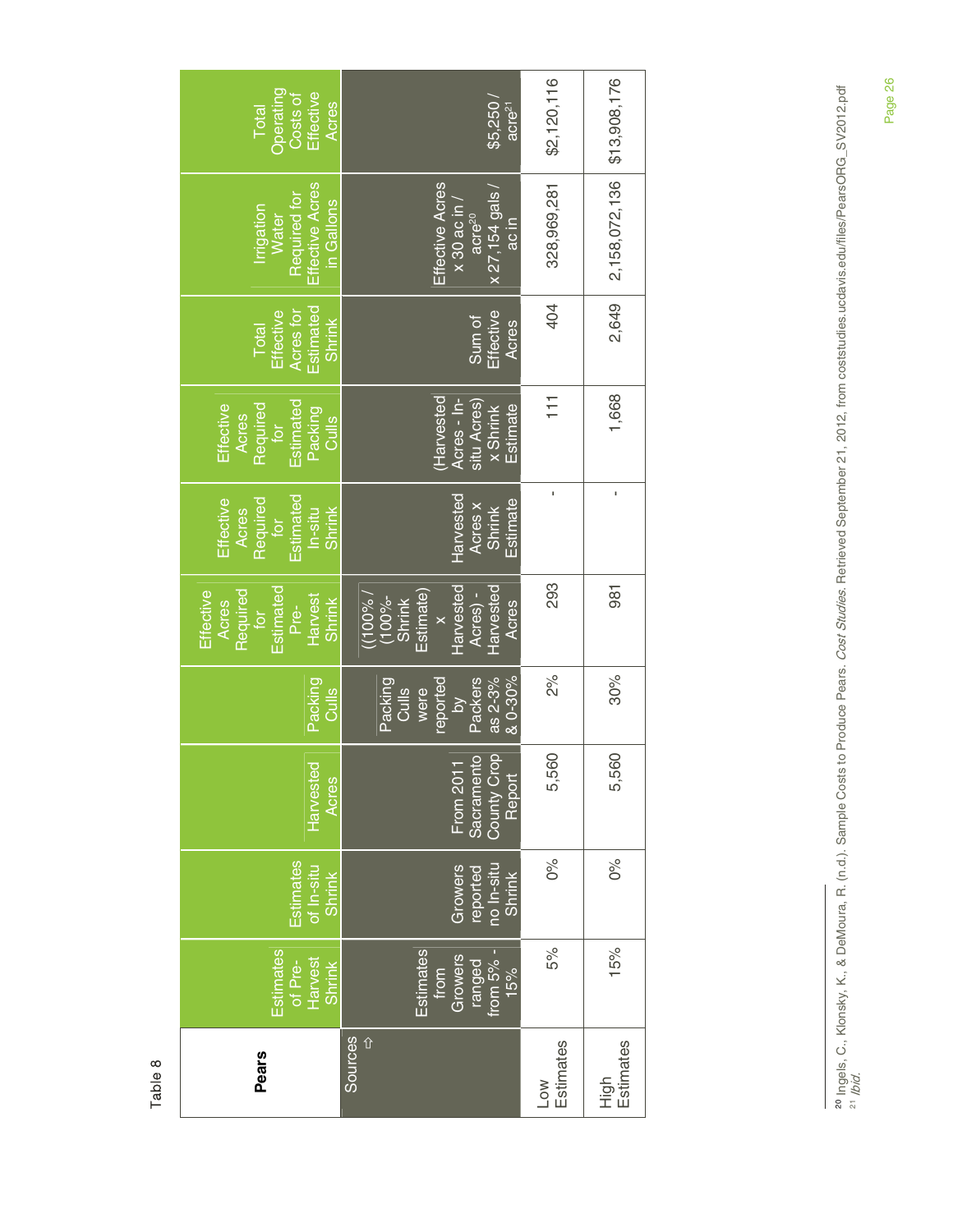# Preventing Shrink

### Shared risk across value chains

Contractual structures were cited by several interviewees as obstacles to reducing overplanting. Penalties for being "short" on product incentivize over production as a way to ensure contracts are fulfilled. Even more importantly, the consequences for failing to meet a customer's expectations in this highly competitive market are perceived to be very high, and it is thus considered preferable to have too much product rather than not enough. This in turn has ramifications on the spot market as extra production floods the market and overall prices are reduced, which can then lead to walk-bys of the overplanted crop.

Many producers during the interviews voiced their frustrations with the current system that requires them to shoulder the majority of the risk in the supply chain. Retailers are perceived to have very stringent contract requirements, and the grower must meet them or potentially be at risk of losing that customer to a competitor. If events beyond a grower's control such as disease or hail reduce the forecasted harvest, it is the grower alone who must navigate the consequences.

Having some mechanism to build longer term relationships or ways for other actors in the supply chain to share the burden of risk (and thus the consequences of harvests that do not meet forecasts) would help growers to plant quantities more in line with expected yields and reduce the necessity for overplanting. A solution to this issue would require significant participation of many stakeholders in the value chain and presents challenges in aligning incentives. However, the potential for partnership and more innovative deal structures holds promise for not only the reduction of over planting but addressing other financial and sustainability challenges as well.

# Concurrent Picking

Concurrent picking is a system pioneered by the California Association of Food Banks in partnership with California Department of Food and Agriculture and IFCO Systems that allows for off-grade row crops, such as broccoli and cauliflower that do not meet market grade standards, to be harvested and distributed through food banks.

As part of the Farm to Family (F2F) program, a concurrent picking pilot was run in 2010 with the participation of Ocean Mist Farms and Pacific International Marketing. In the program, off-grade produce is picked at the same time as market grade, packed into reusable plastic containers (RPCs), vacuum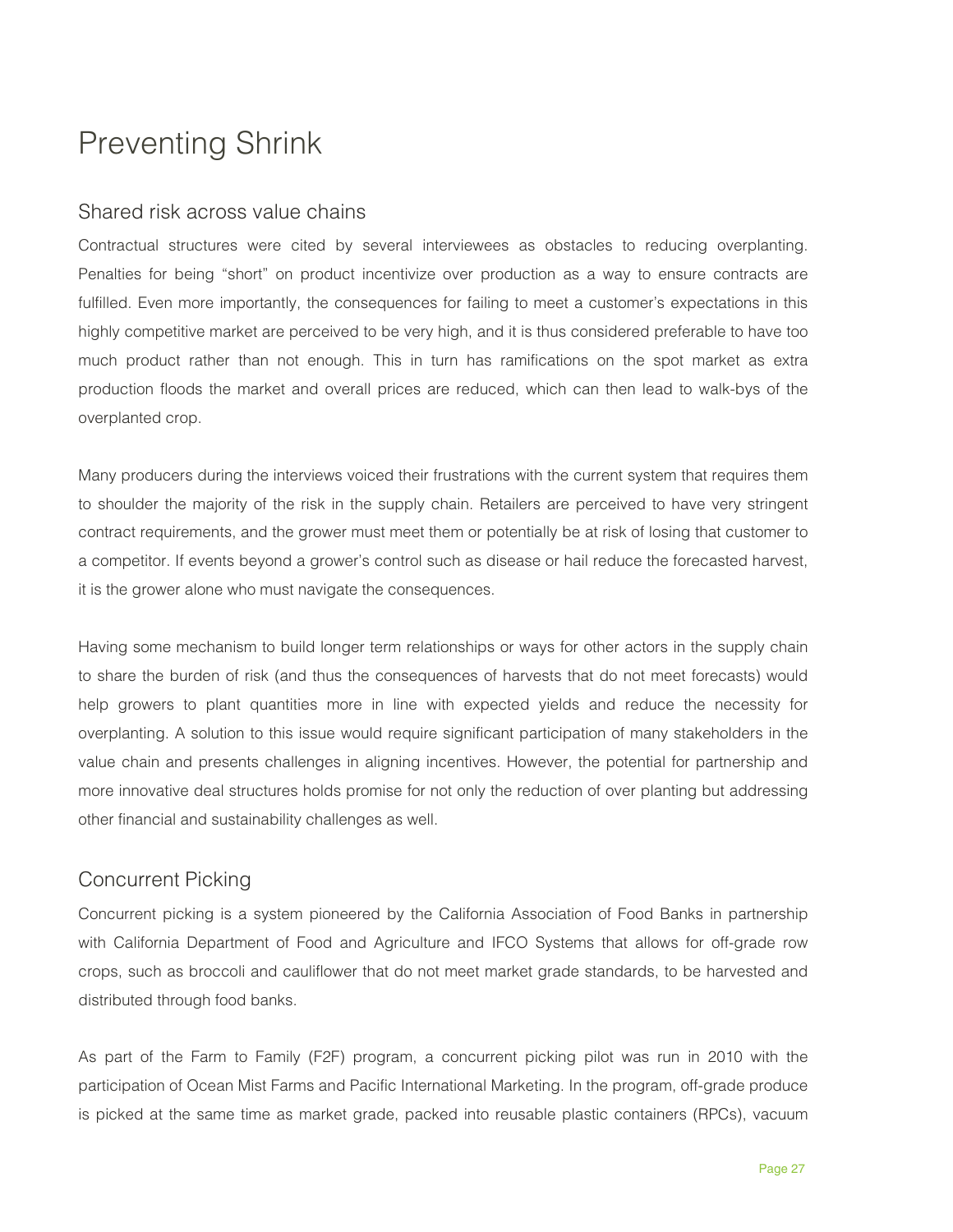cooled and stored in shipper coolers for pickup by food bank carriers. The produce is donated by the participating growers but the food bank pays the variable costs of the harvesting, cooling and storage. Because the RPCs are provided rent-free by IFCO the variable costs of concurrently picking does not include packaging. And because the crews are already in the field there is an efficiency of both scale and logistics that allows for lower labor costs than putting a second harvesting team together for only offgrade product. Furthermore, these workers are trained in food safety and skilled in harvesting techniques. These factors result in the food bank being able to access fresh produce at below market prices.

Concurrent picking can also be used for retail grade crop that would otherwise be disked to enter the donation stream. Harvesting broccoli during a time of low market prices can be used as an example of this model. Where the revenue potential of the third pick of broccoli is lower than the variable costs of harvesting concurrent picking can be employed on the second pick to get product out of the field that is still too small to meet grade specifications. Without concurrent picking this third pick would have been disked under and would constitute in-situ shrink.

During the first eighteen months of the pilot over 5.7 million pounds of broccoli, cauliflower and celery were concurrently picked and subsequently distributed by food banks within California. There is still potential for significantly more volumes as this tonnage came only from two companies. This not only represents avoided shrink but also significant social good by making nutrient-dense produce available to the low-income families and individuals served by Food Banks, or even other programs that give or sell produce to the underserved.

Participating shippers have commented that it has numerous benefits:

#### 1. Harvest crews like participating

The additional harvesting increases their compensation and often they appreciate that the additional product is being used to feed low income families

2. Tax Credit

In California producers who participate in concurrently picking qualify for the 10% state tax credit for the wholesale value of the product donated. A few other states have similar programs.

3. Good public relations

Concurrent picking is easily understood by the general public and can be used to demonstrate a producer's contributions to communities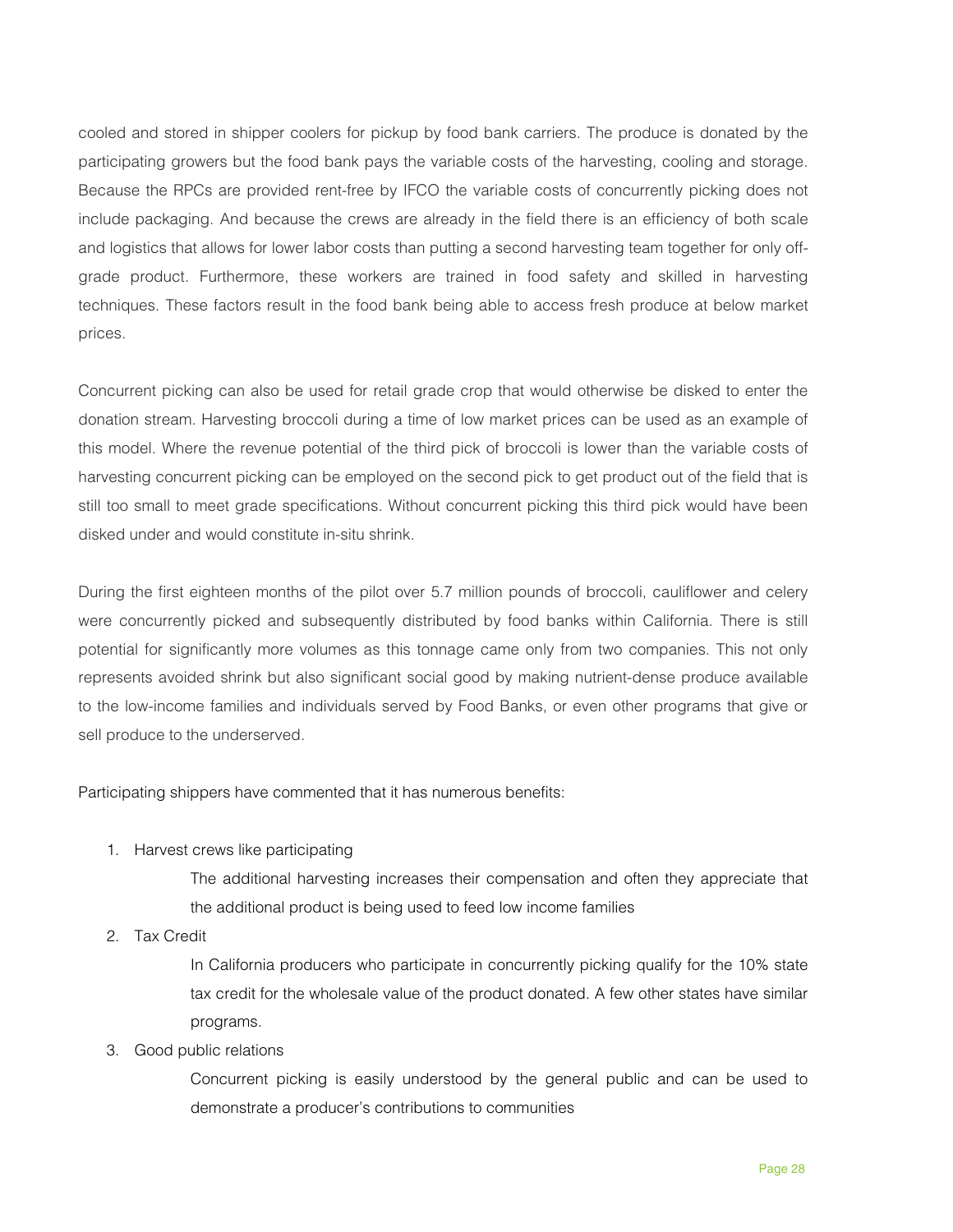The scaling up of concurrent picking is an important strategy for the industry to reduce both pre-harvest and in-situ shrink. Issues that need to be addressed in order to facilitate the expansion of the program include:

**o** Expansion of Distribution Channels

Although the produce ends up being made available at below market costs there is still a cost related to the harvesting, storing and shipping. Currently, financial constraints limit volumes being concurrently picked to a maximum of six truckloads per week. Many growers are not familiar with the program, and have not been solicited because distribution has yet to be established. Identifying alternate channels for less than perfect product beyond just food banks would create a pull for more produce that would otherwise end up as shrink. More research is needed to identify and cultivate channels that are in need of a low-cost supply of produce to address the underserved/those with limited access to nutrition. These additional channels would also allow for expanding the number of producers and the range of crops being concurrently picked.

o Expanding Geographical Reach

IFCO currently allows for the use of donated RPC's only for California food banks. Bringing in Food Banks from outside of the state in order to expand both the total budget available for concurrent picking as well as the number of Food Bank clients that can be served requires an adjustment to the current agreement with IFCO or the inclusion of additional partners that can supply RPCs

# Tax Credits for Donations

In 2011, California passed a bill (AB 152) that creates a 10% tax credit for farmers who donate fresh fruits and vegetables to a food bank. This law provides some added incentive for producers to further develop donation channels and offsets some of the expense in using their own resources to coordinate donations. Other states such as Colorado and Arizona have similar laws, but a federal law of this kind could help encourage farm-level donations even further.

The law went into effect January 1, 2012, so measuring the full impact of the law on donation volume will require more time for data to become available. However, anecdotal evidence collected during this study indicates that producers are aware and taking advantage of this new law.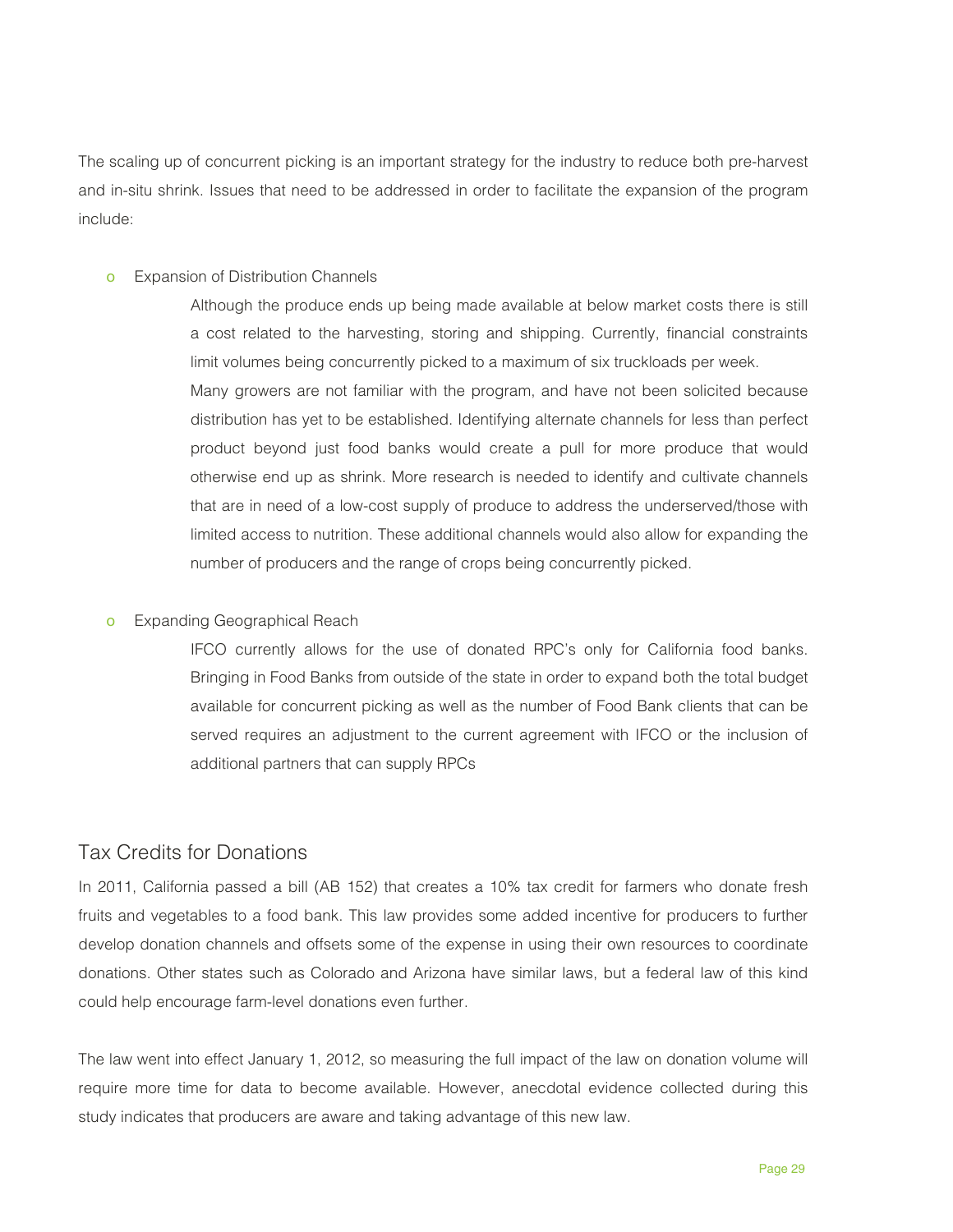# Increasing the Logistical Capacity for Donations

Throughout the interview process producers enthusiastically embraced the idea of a more robust channel for donation and distribution of excess product. There are many organizations working at the local level as well as regionally and nationally. Several producers and packers identified the opportunity of leveraging excess capacity on trucks and cross-docking. The complications of coordinating multiple pick up and drop off locations was cited as one of the barriers to further adoption of this practice. Aligning and incenting stakeholders across the value chain, particularly those responsible for logistics, would allow for an increase in the volume of produce that can be brought into the donation stream as well as expanding the geographical reach where they can be distributed.

# Product Innovation & Branding

Finding opportunities to market product that doesn't meet the cosmetic thresholds for size, shape, or quality has been, up to this point, challenging for the fresh produce industry. Notable examples include products like baby carrots, which utilized undersized or misshapen carrots to produce a new product category. Several producers mentioned the inclusion of apples in McDonald's restaurants Happy Meals and the effect that had to increase demand for peeler grade apples. Of particular note was the development of marketing and sales channels for broccoli florets that results in very little crop being left in the field because of sizing issues.

Some producers had plans or even prototype products they planned to introduce to attempt to utilize product that may have been lower grade or even destined for the cull chute. It's a challenge to find the right product, channels, packaging and marketing, but it can be a significant source of revenue if an innovative solution is found.

Most of the producers that were interviewed pointed out the strong need for more fresh produce in the national diet. They are well aware of the beneficial role their product can play in helping people make more nutritious food choices. Many of the barriers to making significant reductions in crop shrink cannot be overcome by producers acting alone. Collaboration with secondary markets, packaged food manufacturers, retailers and institutional buyers has the potential to identify ways to access the market need with the excess product that is available.

Potential for public-private partnerships also presents opportunity for further exploration. A large amount of anecdotal evidence points towards successful pilot programs with schools, universities, prisons and other government institutions as well as charitable food distribution systems like food banks. Building on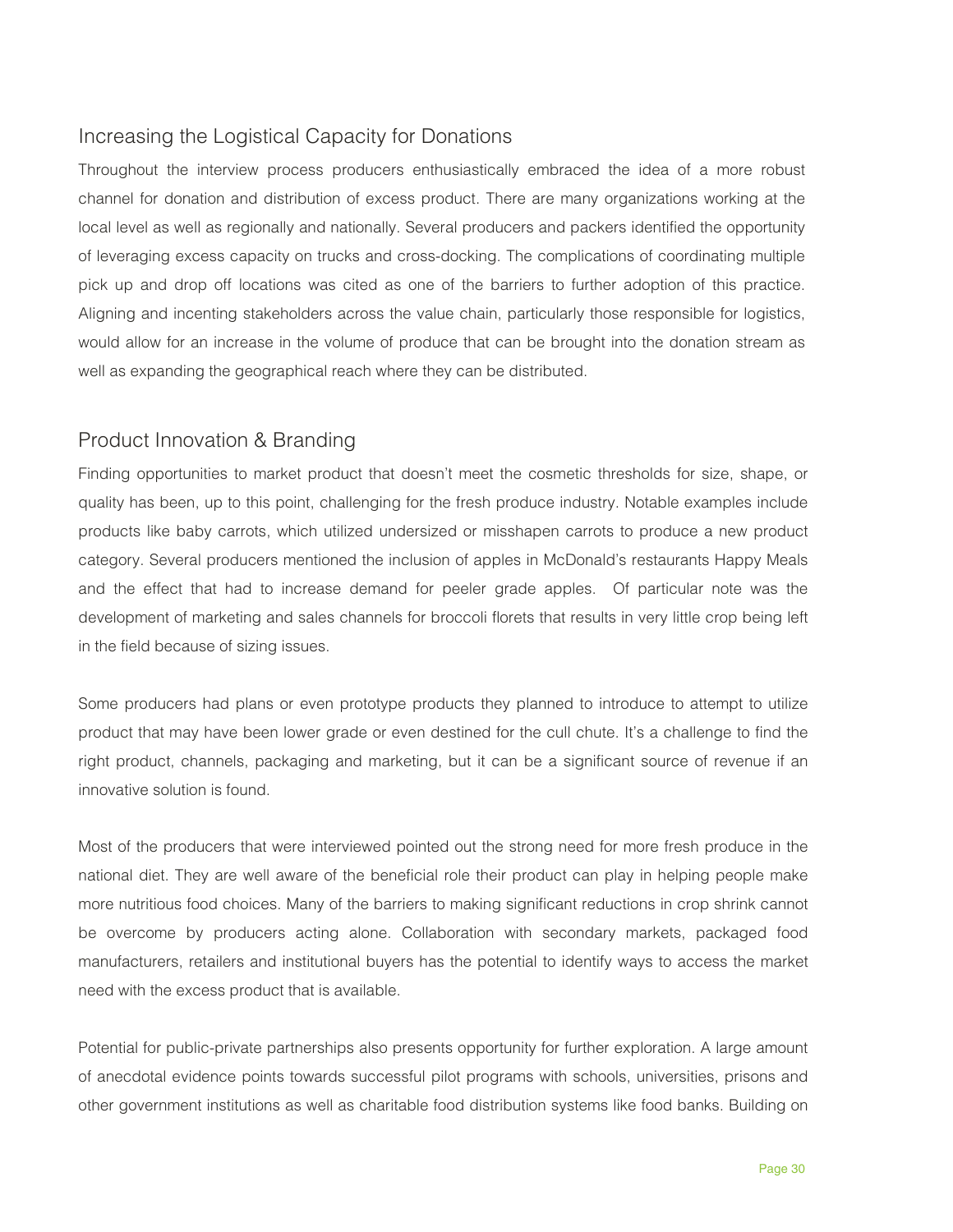these initial pilots and budding efforts is important, as is collaboration across sectors to identify opportunities.

Communications are also an area that holds more opportunity for producers to build on the laudable efforts already being made. One producer has developed compelling marketing and greater brand recognition through communicating their commitment to recovering shrink and the results of the programs they have implemented.

### Gleaning

Gleaning is the practice of harvesting edible product after the initial harvest for market is complete. This can take the form of harvesting fields that have already been designated for walk by or passing through harvested fields to collect cosmetic or size rejects that weren't picked during the initial harvests.

Gleaning has proved to be a valuable tool in recovering significant sums of shrinkage from the field as well as engaging the public with the issue of food waste. The Society of St. Andrews, one of the leaders in national gleaning efforts, was able to collect 16.2 million pounds of fresh produce from January to August in 2012. Ag Against Hunger, a non-profit that operates in Monterey County, gleaned over 144,000 pounds of fresh produce in 2010.

These important efforts are largely performed by volunteers, who often become more involved with the issue and their local agriculture community as a result of participation. Their efforts are important and laudable. However, while the amount of food these programs are able to recover is impressive, it is also a fractional percentage of what is estimated to be available.

# Cooperative Model & Information Sharing

Competition among growers is incredibly fierce, and although cooperatives and industry groups have attempted to form and provide more leverage for growers, large scale and long-term efforts have difficulty taking root. Some of the reasons cited by interviewees include the complexity of negotiating amongst diverse stakeholders and the difficulty in gaining the critical mass of buy-in and trust required to make the model work.

There are examples of growers banding together under one brand to increase efficiency and negotiating power. In the citrus industry the Sunkist label has seen some success from a cooperative model. This type of coordinated approach to controlling supply and therefore price is not considered to be anti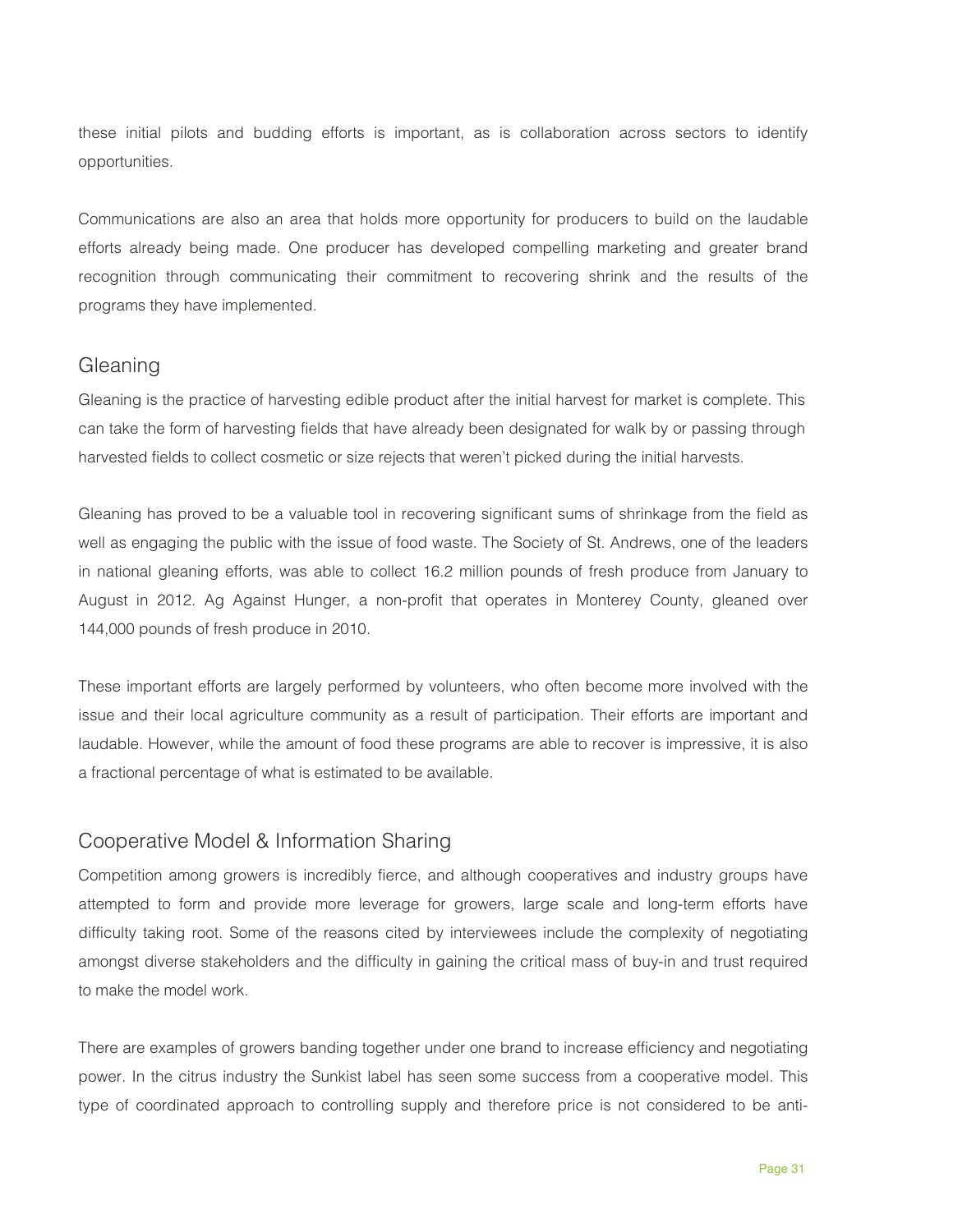competitive under federal law and helps to solve the imperfect information problem where producers are making planting decisions in isolation rather than as a block.

However when this model was discussed with producers during interviews they invariably responded that the likelihood of a successful cooperative model being constituted for their commodity or region was extremely low or non-existent.

Another tool for solving the imperfect information problem that leads growers to make decisions in isolation that lead to an over-supply of a commodity would be an anonymous, real-time database of what is being planted. If, for example, the database showed that a significant amount of acres were being allocated to broccoli in the region then a strategic assessment could be made to plant a different crop that has a smaller projected supply and therefore better market price prospects. Like the cooperative model this type of system would require growers to provide authentic and timely information to each other about their plans and activities. The obstacles that would have to be overcome within the culture of growers are considerable and the feasibility of this strategy is extremely low.

# Recommendations & Next Steps

This report is a critical first step towards understanding the landscape of the drivers of crop and the opportunities for reducing it. Going forward, further research will be needed, pilot projects must be launched, best practices must be spread and results must be communicated.

There are many opportunities and best practices for individual producers making simple and inexpensive changes to reduce some of the shrink in their operations and these stories need to be told. At the same time, making significant impact and getting more product onto plates will require innovative thinking and partnerships across the value chain. Two concrete recommendations are as follows.

# Developing a Better Dataset

This report is the result of extensive research and many hours of interviews with producers on site at their orchards and fields, and it uncovered important insights about where and why crop shrink occurs. However, the sample size and lack of specific quantitative data were challenging aspects of the analysis process. In order for mitigation priorities to be set and progress evaluated, there is a need to both dive deeper into the commodities that were included in this study as well as expand data collection to other commodities and geographies.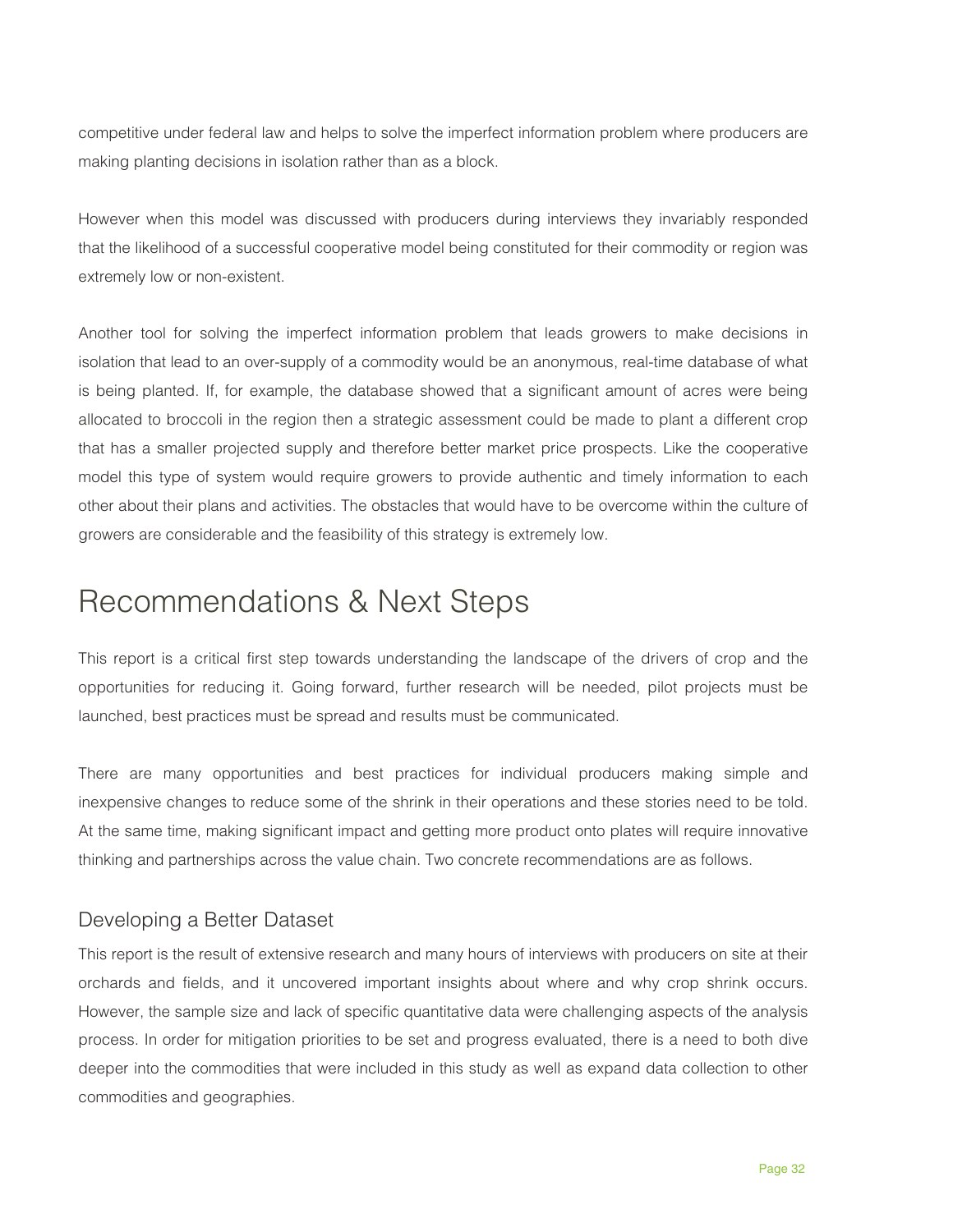Further research done in conjunction with partner companies willing to provide hard data rather than estimates could provide a more concrete picture of crop loss and its drivers within specific commodities and help identify efficiencies, cost savings, and PR benefits in the process. Some of the producers interviewed indicated a willingness to move forward on a more in-depth study, which could identify potential pilot projects aimed at shrink reduction and provide real world examples for other producers to emulate. To move forward with this, it would be important to find the right structure, indicators, communications and funding for the project to ensure that participants' competitive position is maintained.

#### Roadmap Summit

Shrink is a systemic issue that requires cooperation from the full value chain and beyond to find solutions. This points towards the value of a summit that gathers stakeholders and looks across the silos of their position in the value chain to identify what could be achieved through pre-competitive collaboration. The goal of such a summit would be to develop a roadmap that defines roles, responsibilities and milestones for reducing shrink, with a focus on increasing donations. There are already enough disparate but related efforts currently ongoing and under consideration to provide momentum for this kind of summit to draw participants and make a significant impact in the amount of shrinkage being diverted to food insecure communities.

Several of the producers interviewed expressed interest in participating in such a summit. Some provided suggestions for contacts they could include from the distribution, transportation, NGO and retails sectors as well. Gathering representatives from every link in the value chain to have the entire system in the room allows for rapid prototyping of ideas and vetting potential models for feasibility. A structured and facilitated workshop could legitimately yield breakthrough solutions to reducing shrink and feeding those who need fresh produce most.